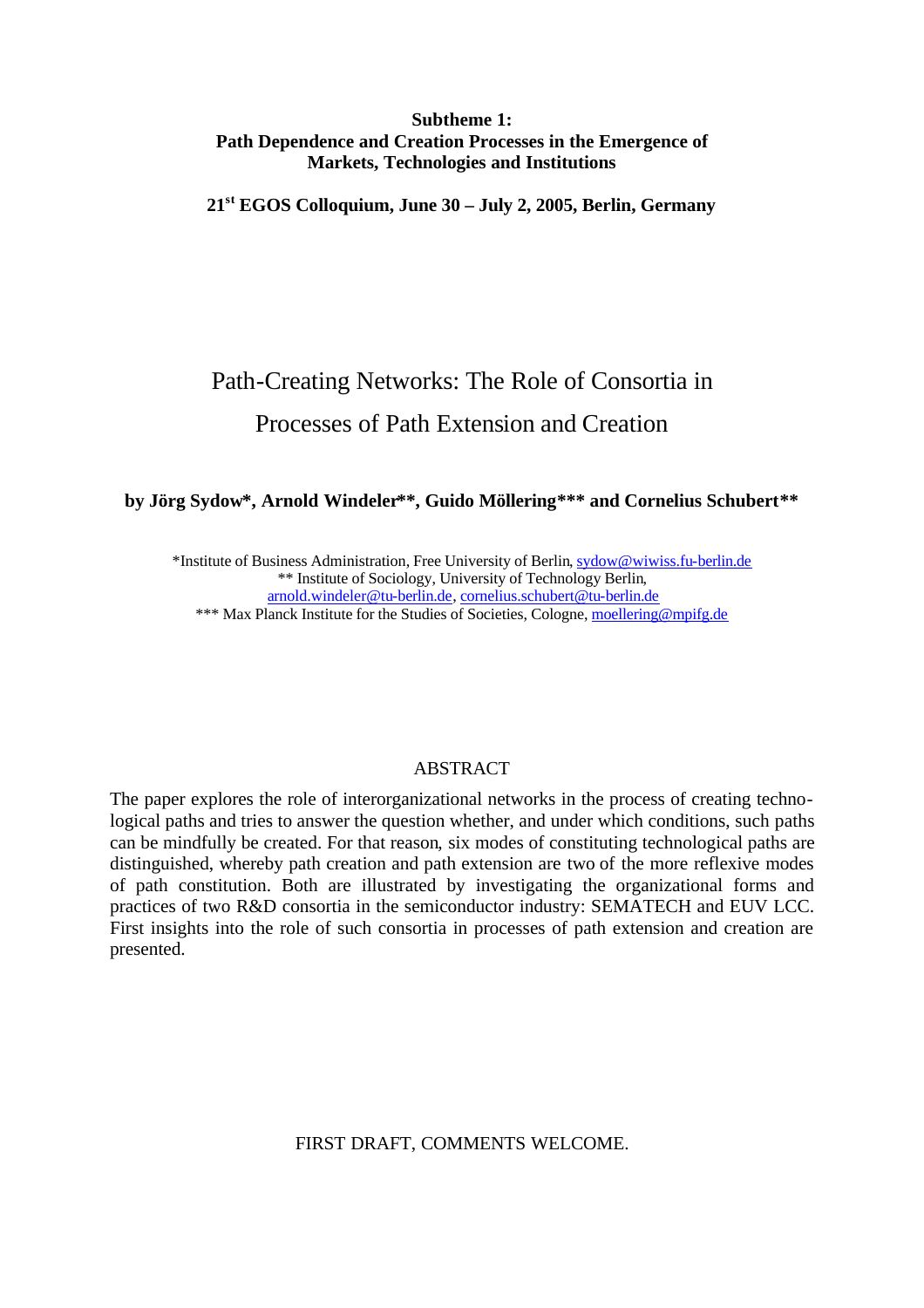# INTRODUCTION: PATH-CREATING NETWORKS AS A FORM OF ORGANISING INSTITUTIONAL ENTREPRENEURSHIP

Consortia are a prominent way of coordinating pre-competitive R&D activities today. However, what consortia do and how and to what extent they influence the development of even key technologies like semiconductors is not well understood. Understanding the impact of consortia on the process and path of technology development in the semiconductor industry would enable us to account for a basic aspect of performance of modern industrial societies for three interrelated reasons. First, all leading industrial nations often directly relate their abilities to cope with the challenges awaiting them in the near and mid-range future to the development of this industry. Second, technology development in semiconductors influences innovation processes in diverse industries, from the production of consumer goods to manufacturing technology to military weapon systems. Third, the development of innovation in this industry is often highly complex and costly so that, as a result, most efforts are being conducted not by a single actor, but collectives of actors. Sometimes this process is guided by the assumption that only one of a set of feasible options will be viable and, finally, survive.

This paper explores how collectively organised innovation processes in the semiconductor industry are shaped and to what extent collectives of actors, e.g. R&D consortia, can be considered to be path-creating networks in the sense that they actively promote one particular technological option. We draw on the notion of path creation coined by Garud and Karnøe (2001, 2003) while, at the same time, trying to locate path creation in a comprehensive typology of different forms of path constitution as well as specifying the process of organising networks for collective institutional entrepreneurship. Empirically, we look at the activities related to the major challenge for the semiconductor industry when it comes to producing ever smaller features on silicon chips. As generally known, the evolution of semiconductors is largely based on a prediction by Intel co-founder Gordon Moore, commonly referred to as Moore's Law, roughly stating that the number of transistors on a chip will double every two years. Unfortunately, the traditional way of making chips by exposing them to light (lithography) has gradually reached its physical limits, and to be able to continue meeting the demands of Moore's Law, the semiconductor industry has to look for new ways of making chips – commonly referred to as Next Generation Lithography (NGL). Whoever masters the technology to make very small structures at a comparatively low price will have a great advantage over his competitors. But since in NGL the technological challenges are so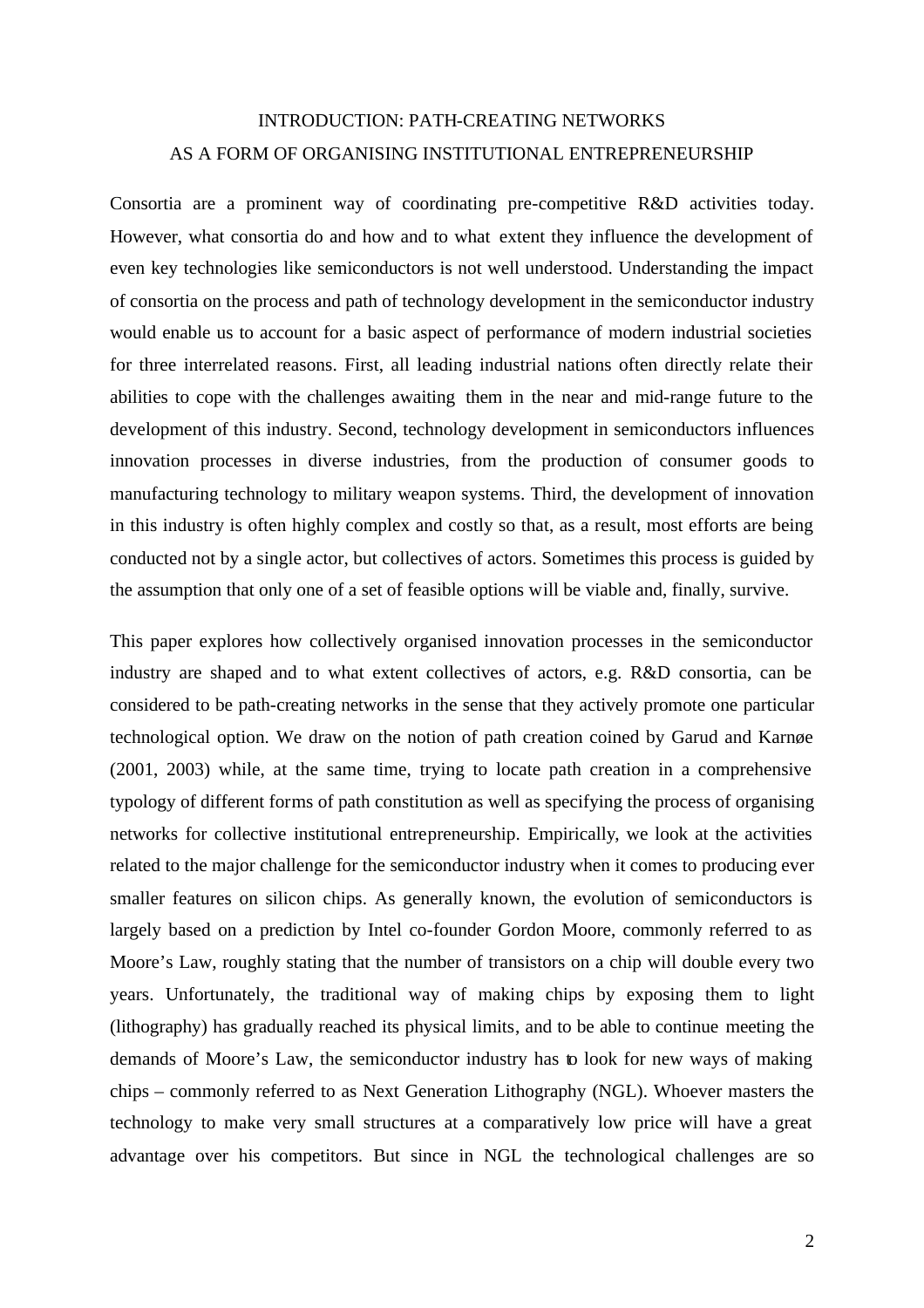demanding and the financial burden is extremely large, no single player dares, if at all able, to make the switch from classical optical lithography to NGL by himself. A world-wide effort to introduce a feasible and affordable technology is currently underway, connecting semiconductor manufacturers, such as Intel, AMD, and Samsung, with tool suppliers such as ASML, with their respective contractors such as Zeiss SMT, with government agencies such as DARPA and, last but not least, with R&D consortia such as SEMATECH. The central thesis of this paper is that these (mainly corporate) actors organise for institutional entrepreneurship in complex inter-organisational networks that may become active as either path-creating or path-extending networks. The process of these organising activities is explored in some depth.

In this paper we especially focus on the role of R&D consortia in geographically distributed innovation processes and their ability to facilitate technological progress. In line with Garud et al. (2002), who build on DiMaggio's (1988: 14) insight that "[n]ew institutions arise when organised actors with sufficient resources *(institutional entrepreneurs)* see in them an opportunity to realise interests that they value highly", we think of technological innovation as a case of – increasingly collective – institutional entrepreneurship. For the creation and implementation of (new) technological knowledge is a socially complex and embedded phenomenon that increasingly requires: first, the collaboration of other individual and corporate actors, some of them even actual or potential competitors; second, the co-creation of markets and of other institutions, by influencing buyers' preferences, for example, or setting technological standards; and, sometimes, even the creation of completely new industries or "organizational fields" (DiMaggio and Powell 1983). In the field of NGL there are several technological options that were considered as promising successors to optical lithography, but so far none has been put in production and probably will not be for another couple of years. The R&D consortia mainly try to focus the efforts of the individual companies and also serve to distribute the risk in case of failure. As *networks* of companies, they provide a basis for pre-competitive knowledge exchange, actually linking competitors in a mutual innovation effort. Next to their achievements on the technological side, they may also provide a stage for the promotion of a specific option, favouring one over another. This understanding lies at the core of our idea of R&D consortia as an important part of path-creating networks.

The paper proceeds as follows. In the next section we conceptualise paths as very specific processes and develop the typology of path constitution. Then, taking the case of NGL as an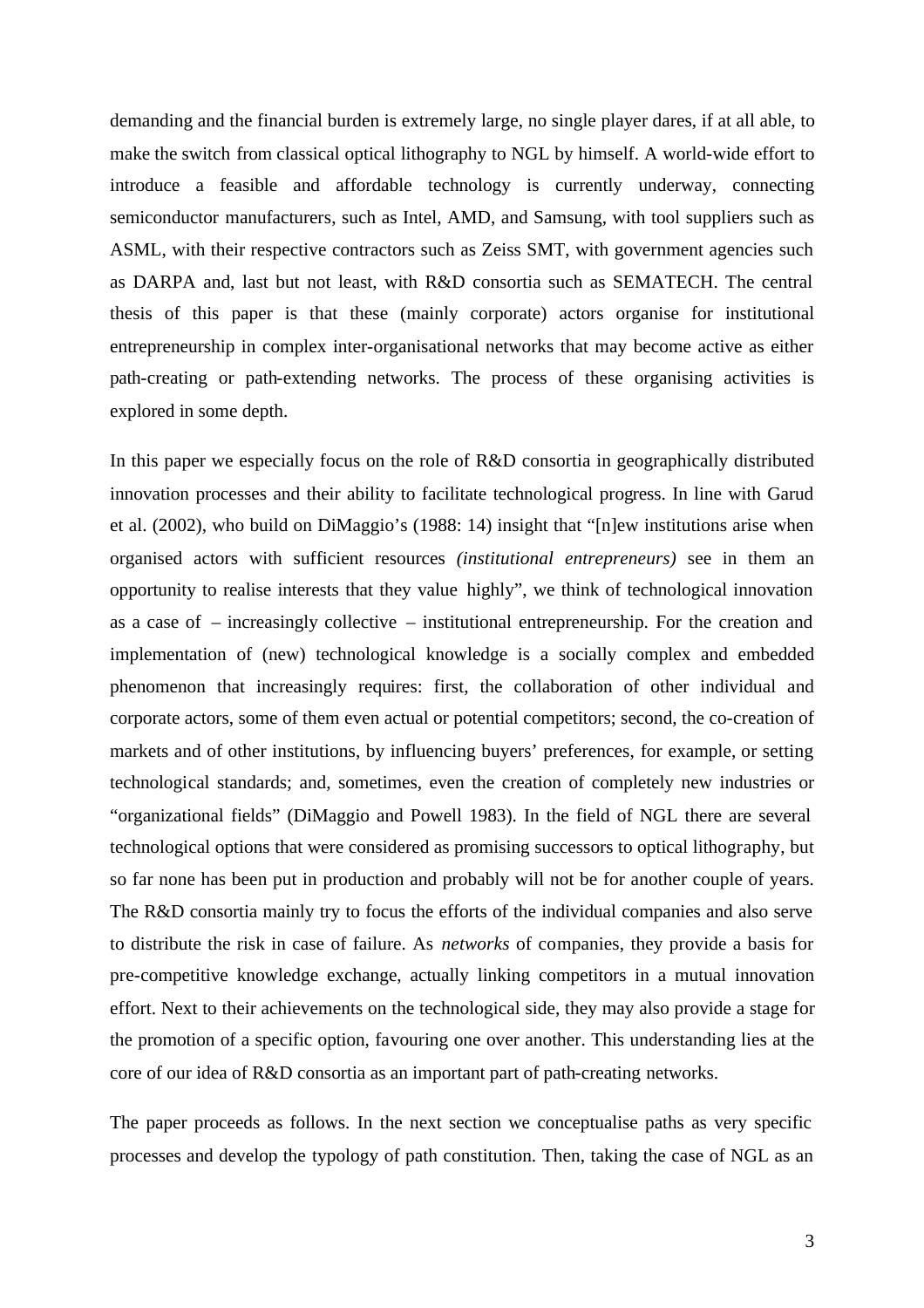example, we highlight the role of consortia in the processes of path creation and extension, and, in particular, look at what consortia actually do in these respects. We seek to investigate their role in collective institutional entrepreneurship and how consortia become path-creating or -extending networks. The paper concludes with a summary and a list of challenges for future effort in path dependency/creation research.

#### CONCEPTUALISING PATHS AND PATH PROCESSES

The classic model of path constitution was originally proposed by David (1985) and Arthur (1989) and then developed in evolutionary economic theory (Nelson and Winter 1982, Dosi 1982, Witt 1997). The common denominator is the rejection of the idea of an omniscient, ahistorical actor as imagined in neo-classical economic theory. However, this evolutionary perspective de-emphasises the active role that actors might play in creating technological innovations. Especially in order to understand processes of change and development, the agency of actors - and the agency of collectives of actors in particular - deserves a closer look. This will allow us to understand whether path processes are created by actors or emerge behind their backs (Garud and Karnøe 2001). One example often cited to explain path dependency is the dominance of the VHS recording system over Betamax<sup>1</sup>, and in this case even Arthur (1994: 2) himself includes "corporate manoeuvring" as a force to be reckoned with in the initial stages of the competition.

Therefore we shall try to extend the classic framework of emergent path processes in order to include mindful contributions of actors and collectives of actors into the generation and the extension of a technological path. In order to specify the role that actors might play in the constitution of a path, it is useful to distinguish between three stages of path development or "structuration" (Giddens 1984): *generation*, *continuation* and *termination*. In each of these phases, the contributions of actors can be mapped on a bipolar continuum between *mindfulness* and *emergence*, which makes our concept gradualistic. Path dependency, in the sense of increasing returns and momentum, is an indispensable attribute of all path processes, be they mindful or emergent. Following this understanding of path dependence, agents can strive to mindfully create path dependency. Microsoft's activities concerning the X-BOX can at least be read from this perspective: for instance, if the console is sold at a comparatively

<sup>&</sup>lt;sup>1</sup> Even though there has been some disagreement over case (Cusumano et al. 1992, Liebowitz/Margolis 1995).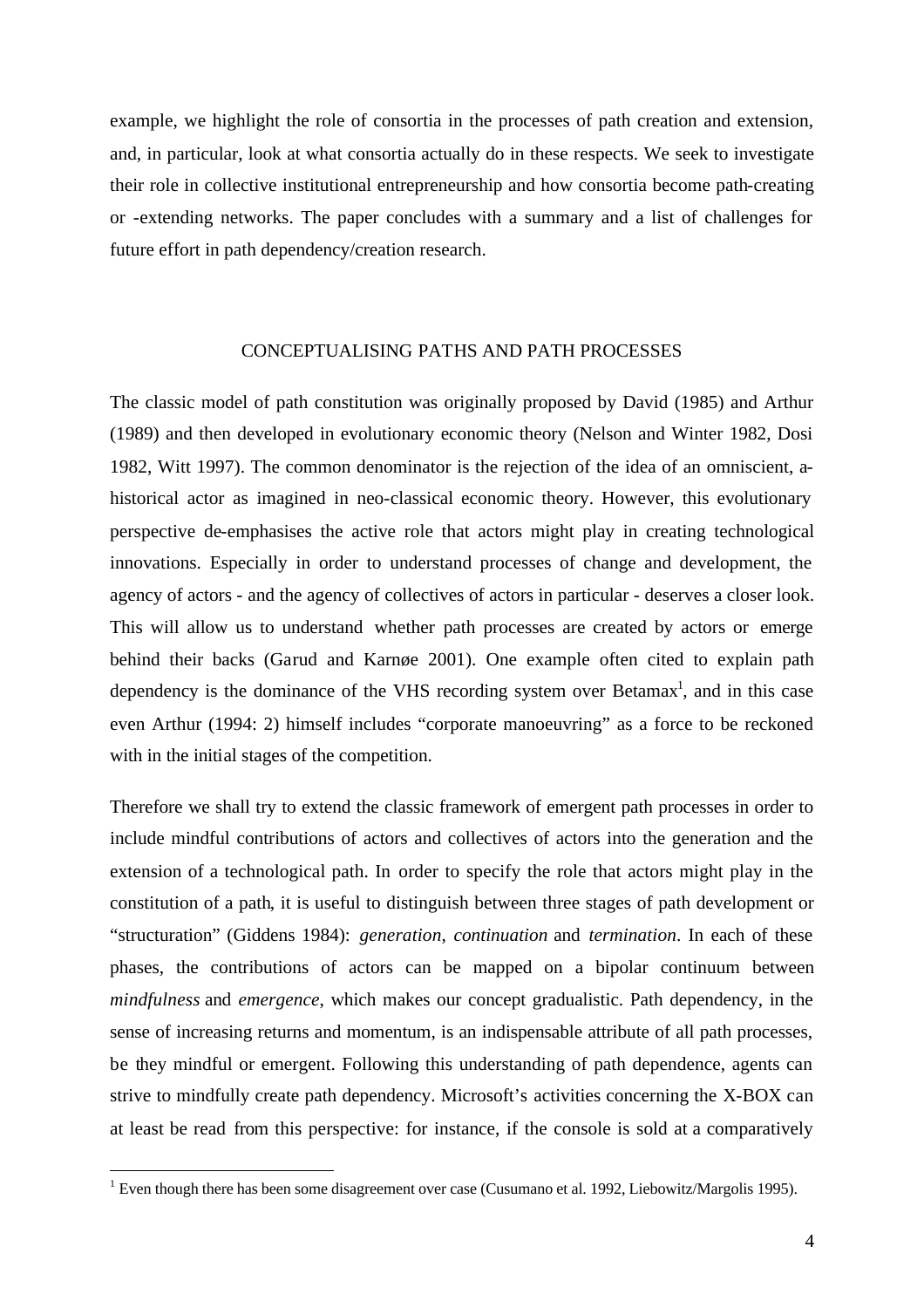low price in order to speed up the distribution into customers' homes, increasing the demand for the corresponding games, which in turn increases the supply of those games followed by an increased demand for the console itself. Even though this is no guarantee for creating a path, companies are certainly aware of increasing returns and the advantage gained from monopolistic standardisation and they subsequently use this knowledge in strategic decisions. However, it is important to see that path processes are constituted by collective actors, their activities embedded in institutional settings like organizational fields and national societies which enable and constrain their doings at the same time. Let us now turn towards explicating a more precise terminology for analysing processes of embedded path constitution in the light of mindful and emergent structuration on the one hand and the three phases of path constitution: path generation, path continuation, and path termination on the other (see Fig. 1).

|                          | Dimension <i>Emergent with respect to path</i>                                  | Mindful with respect to path |
|--------------------------|---------------------------------------------------------------------------------|------------------------------|
|                          | (predominantly unintentionally produced) $ $ (predominantly mindfully produced) |                              |
| Phases                   |                                                                                 |                              |
| Path generation          | path emergence                                                                  | path creation                |
| <b>Path continuation</b> | path persistence                                                                | path extension               |
| Path termination         | path dissolution                                                                | path deviation               |

#### **Fig. 1: Phases and dimensions of path constitution: a preliminary typology**

*Path generation*. In the approach taken by David and Arthur, a path comes into being by emerging behind the back of all parties concerned, pending on the self-reinforcing process of increasing returns. In this case, *path emergence* occurs in an unplanned and uncontrolled (maybe even uncontrollable) manner, and their final shape can only be explained by retrospectively tracing the historic events which lead to lock-in. Looking at mindful *path creation*, the focus switches to actors who pursue a certain goal and in the process of doing so also mobilise other actors to support their quest in a particular environment. As Garud and Karnøe (2001: 13-24) have shown in the case of the Post-it® Notes, an initial phase of undirected laboratory tinkering is followed by a deliberate and enduring campaign in the context of a firm once a certain technological possibility (there 'a glue that does not glue') has been turned into a potential product. Mindful processes by which a path is created have been analysed in a similar vein by many science and technology studies (Knorr 1979, Fleck 1980 [1935], Pinch and Bijker 1987, Latour 1988, Bowker and Star 1999) with a special emphasis on what has been called alignment (Latour 1987: 121) or closure (Bijker 1995: 84). In the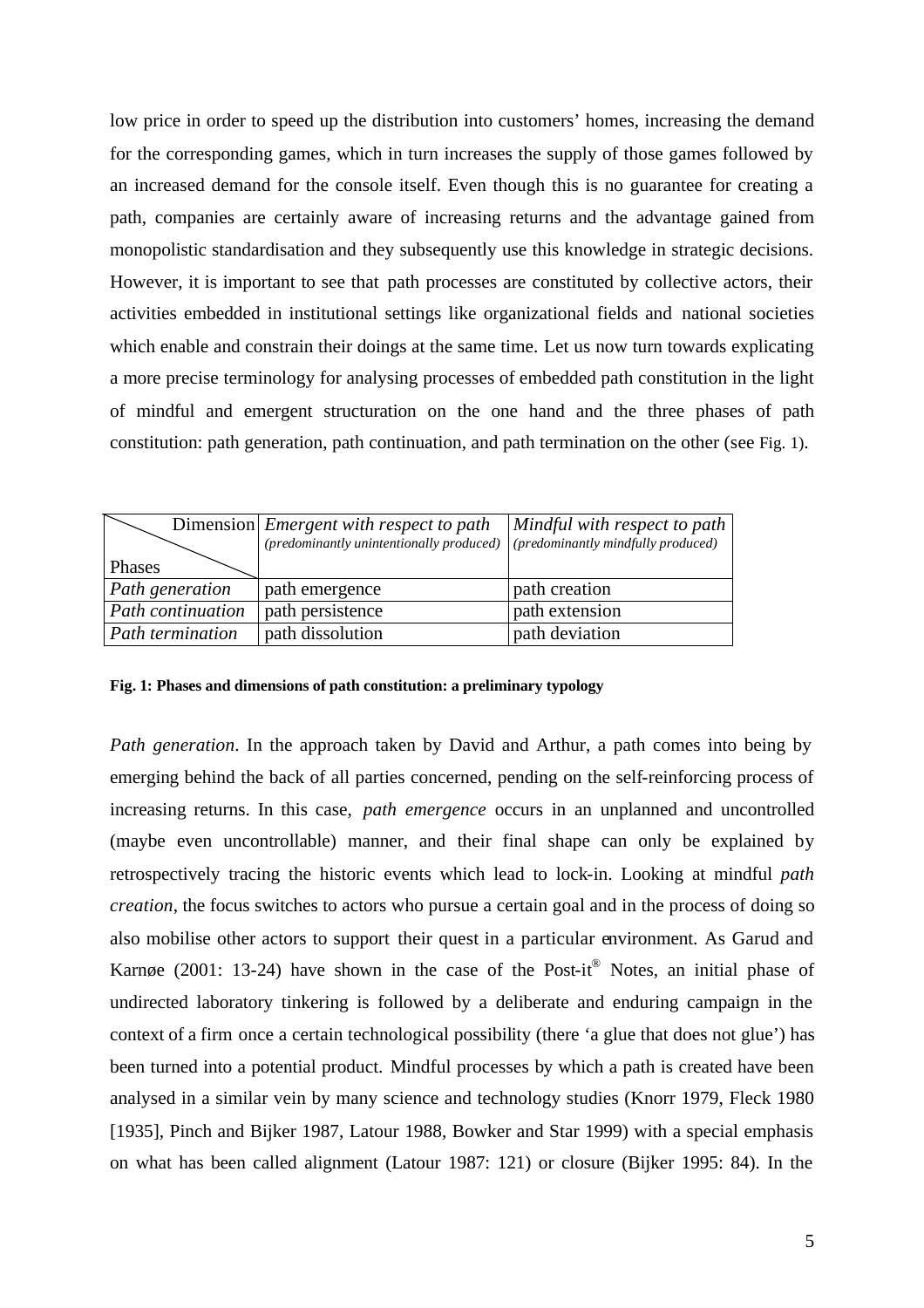processes of alignment and closure, alternative options are removed until only one solution prevails. In contrast to the understanding of path generation as emerging paths, however, the selection process is a highly political matter, laden with controversies, disputes and powerful actors, via strategic manoeuvring, seeking the implementation of the solution that they favour. In particular, the mobilisation of collectives of actors within or across an organizational field in order to lend momentum to the process deserves a closer look. Coming back to Garud and Karnøe, an additional question is whether the creation of a path is the consequence of mindful deviation from an existing path or a new path is established from scratch (as one could argue in the case of the typewriter: since there were no other typing machines before, and unless one considers the pencil to be just that). In the first case, actors have to be able to dis-embed from an existing path of technology development in order to re-embed an already existing technology into a new path; in the second case, no strong embeddedness related to a particular technology development needs to be overcome by the actors.

*Path continuation*. Nevertheless, once a path has been generated, whether by creation or emergence, a certain form of *irreversibility* must exist for the path to continue (Bassanini and Dosi 2001). David and Arthur call this phenomenon path dependency, stabilised by the mechanism of ever increasing returns and, eventually, leading into a lock-in. Again, it is the aim of their argument to explain the persistence of one technology in spite of the existence of superior technologies. So once the consumer has decided to use VHS instead of Betamax and the supply of pre-recorded tapes converges on the former system, it is neither financially wise nor convenient to stray from the established standard. The consumer market, especially in the case of technologies with high network externalities (Katz and Shapiro 1983), is a very good example showing how momentum builds up and is reinforced until a technological possibility is institutionalised as a standard. Because we consider these features of path dependency as essential elements of all path processes, we call the uncontrolled continuation of a path *path persistence*, with the self-reinforcing process of increasing returns as the motor for generating the necessary momentum to stick to the path. As we have shown in the case of path generation, in some cases these processes need not necessarily be beyond the control of actors. When entrepreneurial agency is essential to maintaining a path, we would like to call this kind of path continuation *path extension*, which can take the extreme form of path defending, when actors actively battle competing options, as in the case of German car manufacturers and diesel particle filters. Although there also has to be some sort of path dependency in the sense at least of increasing returns and of a definable momentum in path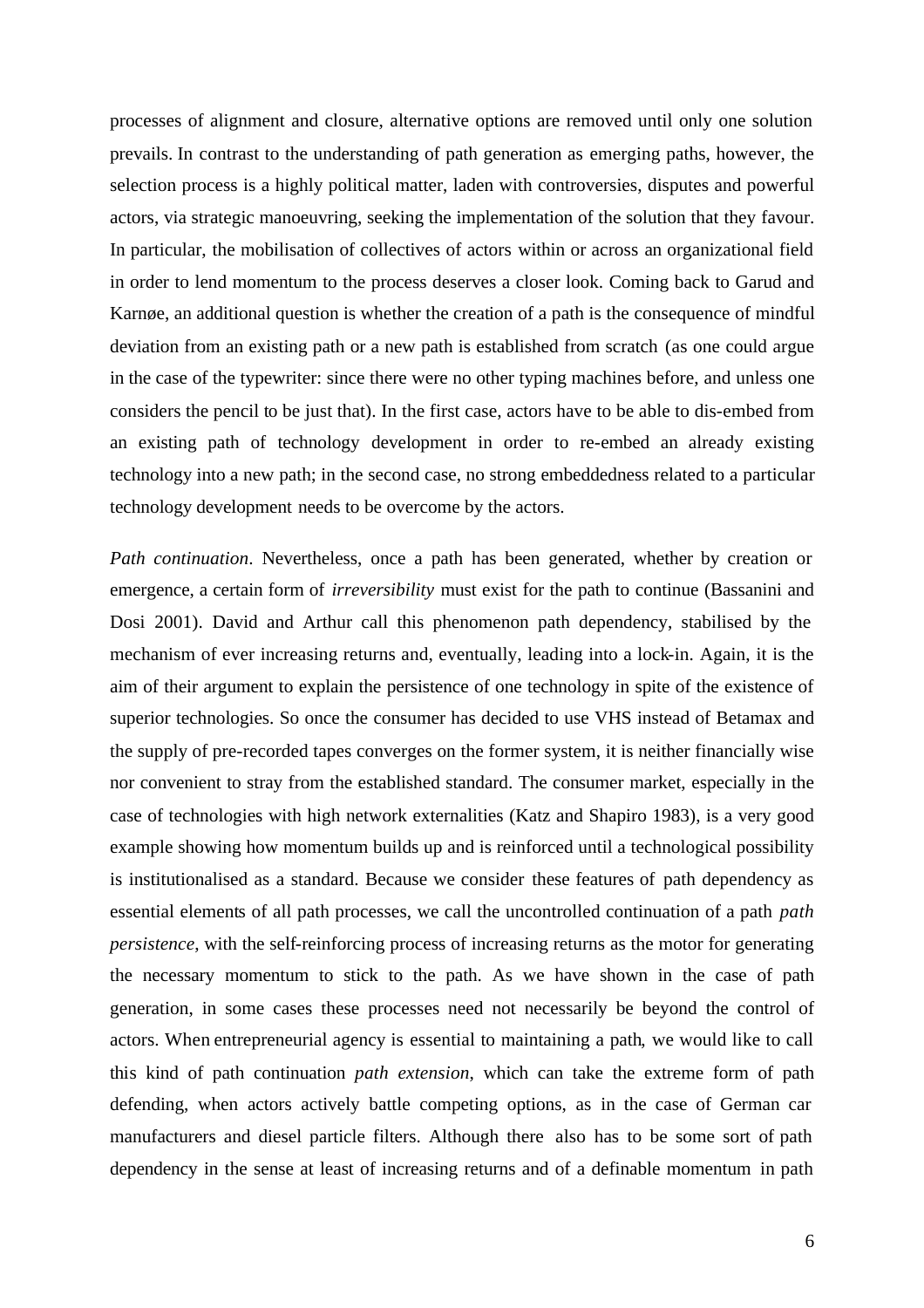extension, we are interested in analysing the degree to which the proportions of path persistence and path extension might vary in specific cases. Consider for instance the physical shape of the Audio CD which has been extended to the shape of today's SACDs and DVDs and its successors like the Blue Ray Disk. Here, the consortia concerned with specifying the standards actively pursue 'downward compatibility', i.e. they are trying to make the future product fit into the existing landscape of available media. A technological disruption like in the transition from VHS to DVD can thus be evaded.

*Path termination*. In the whole literature on paths, little has been said concerning the possibility of path termination, mainly because the concept of paths is directed towards explaining stability and persistence rather than fragility and change. Nevertheless, to achieve a comprehensive view on path processes, one should consider the possible end of paths in addition to their generation and continuation. Following the proposed distinction of unintentionally produced, emerging vs. mindfully created path processes, one possible end to a path could be the unplanned *path dissolution*, when a path ceases to exist simply because no one uses it anymore (cf. Schreyögg et al. 2003). Thinking of technological devices, the once very common 3 ½ inch floppy disk has very much faded away from use with computers over the last 5 years, with no real successor to take its place (although there are now other portable devices such as rewritable CD-ROMs, USB sticks and memory cards). The second way to end a path is the mindful breaching of an existing path, which we call *path deviation*, best illustrated by Garud and Karnøe (2001) in their study of the invention of the Post-it<sup>®</sup> Notes. Another example would be the shift from analogue HiFi home entertainment, e.g. vinyl records and VHS videotapes, to digital equipment like Audio CDs and DVDs respectively.<sup>2</sup> Suppliers of the digital machines had to create a whole new market, tempt the customers to buy digital equipment and get, for instance, the music industry to discontinue the release of vinyl records. Such a step is of course a relatively large one and the deviation from an existing path may not be completely global, as in the case of laser disks, which was introduced in the late 1970s as a video playback device and never managed to move from the high-end market segment to the mainstream consumer market.

When a path comes to an end, the question of how the end came about is especially interesting if activities of collectives of actors are involved. As seen in the above examples,

 $\overline{a}$ 

 $2$  One could argue that using discs as information storing devices is a technological trajectory (Dosi 1982) and could be considered a path itself, but at this point we are especially concerned with the changes that occur when new products are introduced into a market.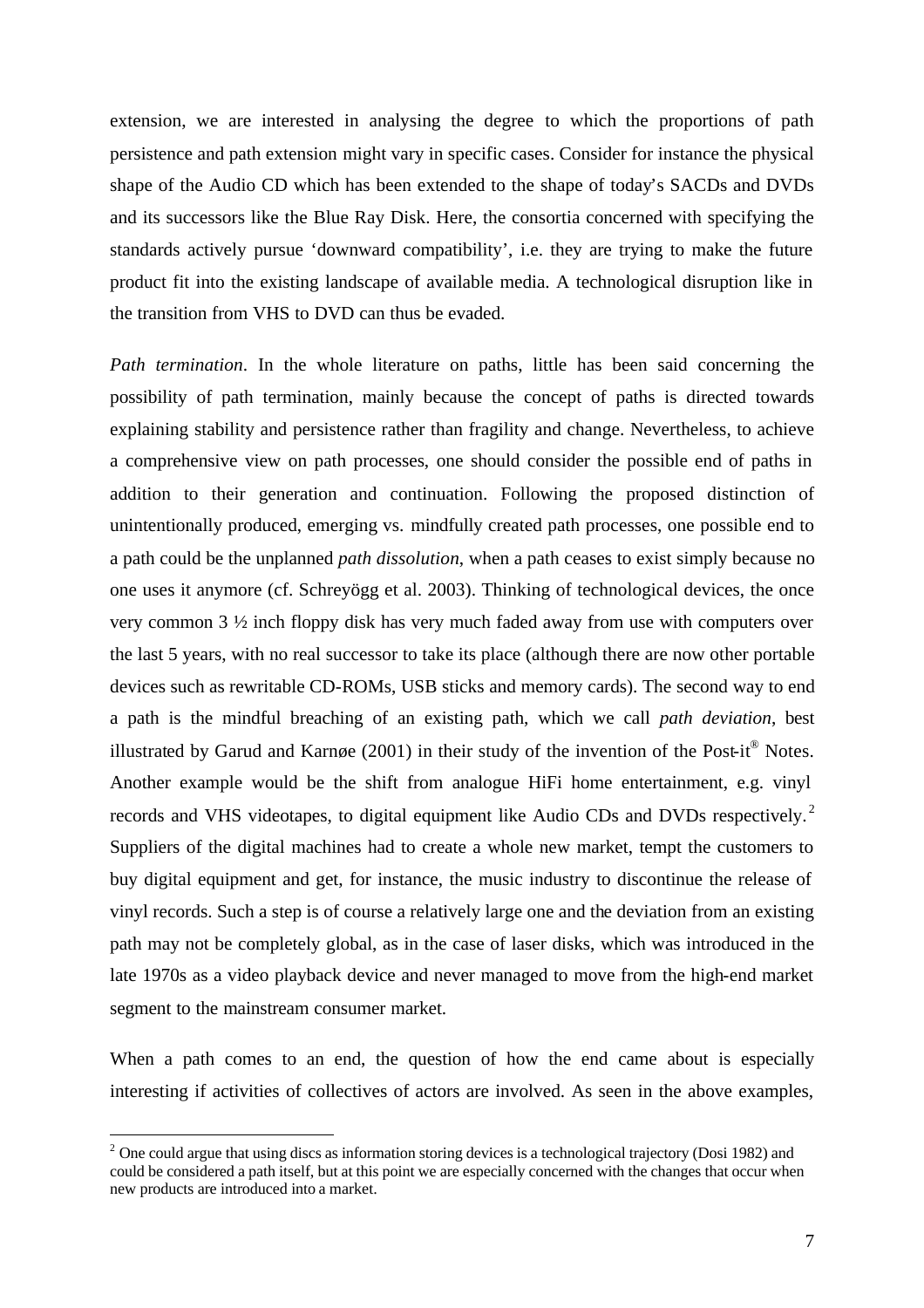the single player behind the laser disc (Pioneer) was not successful in replacing the VHS videotape. This deed was accomplished by the consortium that introduced the  $DVD$ .<sup>3</sup> The member companies include hardware producers as well as content providers and it is explicitly stated that the purpose of the consortium is "to encourage the broad acceptance of DVD Formats on a worldwide basis among members of the Forum, related industries and the public" (http://www.dvdforum.org). The analysis of embedded collective path deviation certainly promises interesting insights into the degree to which the agents are able to terminate an existing path while at the same time trying to create a new one.

In our understanding, a gradual concept of path processes is especially useful in order to take the agency (of individual and collective actors) into account, without having to dump the idea of path dependency altogether. As was said above, no matter how considerable the agency might be, there still need to be self-reinforcing processes at work in paths. Thus the question in all phases of path processes would have to be how much active intervention is exerted, to what extent this intervention is able to shape the path, and how and why actors are capable of mindfully shaping these processes. Consortia are highly interesting as one potential means to organise for creating and shaping, but also, as will be shown, for extending technological paths in contexts of modern capitalistic societies.

# THE ROLE OF CONSORTIA IN PROCESSES OF PATH EXTENSION AND CREATION

Research and development in the semiconductor industry has long been a cooperatively organised activity. Many of the collective innovation efforts in this area are being pursued in R&D consortia, pooling technical expertise, coordinating financial investments and sharing risks between the consortia members. The best known example, and pivotal to the field of semiconductors, is SEMATECH (SEmiconductor MAnufacturing TECHnology), based in Austin, Texas. Before we go into the details of what SEMATECH is and actually does, we would like to specify the characteristics of consortia as an organisational form and the subsequent relevance for path generation, continuation and termination.

The term consortia is not well-defined as a specific organisational form and thus it is worthwhile to look at the general understanding of the term as well as the role of consortia in

l

<sup>&</sup>lt;sup>3</sup> The initial partners being: Hitachi, JVC, Matsushita, Mitsubishi, Philips, Pioneer, Sony, Thomson, Time Warner, and Toshiba.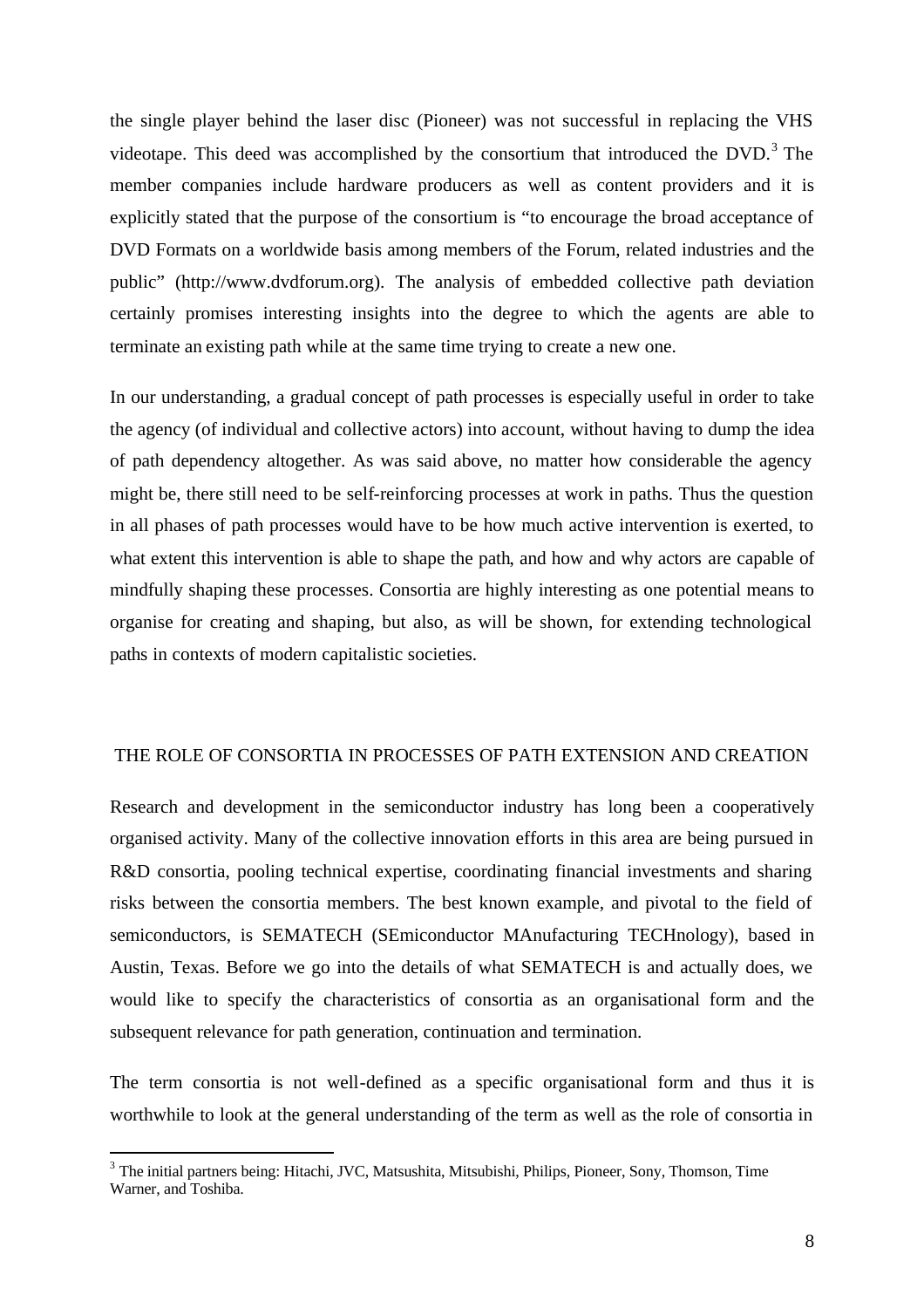the semiconductor industry. Doz et al. (2000: 240) consider R&D consortia as a particular type of network, as "a legal entity established by two or more organisations that pool resources and share decision-making for cooperative research and development activities". Hence, consortia constitute an *inter*-organisational network that – as a form of governance – enables actors to coordinate their activities, not least with respect to the generation, continuation and discontinuation of technological paths. At the same time, such a network is a result of these coordinative activities and – very much like technological paths – may be either dominantly 'engineered' or 'emergent' (Doz et al. 2000). R&D consortia in general and SEMATECH in particular have already been investigated with respect to network formation processes (e.g. Grindley et al. 1994; Browning et al. 1995; Doz et al. 2000). Though researching organisation for technological development, and in some cases even considering *paths* of network formation (Doz et al. 2000), these studies do not analyse these types of networks with regard to their potential to generate, continue or even discontinue technological paths. By contrast, studies of technological paths, at least to our knowledge, have not considered the networked characteristics of consortia in great detail.

Even in highly competitive industries, such as semiconductors, consortia and similar networktypes of organisation offer a pre-competitive space for collaboration in research and even development (Browning et al. 1995). Moreover, they may be considered as an arena for negotiating technological standards. However, even the landmark studies on technological standard setting by Garud and colleagues (Garud et al. 2002; Garud and Karnøe 2001, 2003) and others (Brunsson/Jacobsson 2000) have not explored in detail the networked character of consortia as a medium and result of organising for creating or sustaining technological paths. In order to be able to do so, we first need a clearer understanding of what is meant by the term 'consortium' and of what makes consortia interesting from organisational and path-related perspectives.

#### *Meaning and Relevance of Consortia*

Although the notion of organisations forming a consortium is fairly common and applicable in most capitalist economies, there are also differences in the precise meaning of the term. For instance, corporate law in some countries such as Italy and Brazil defines the consortium as a distinct form of incorporation, while in other countries such as Germany consortia are treated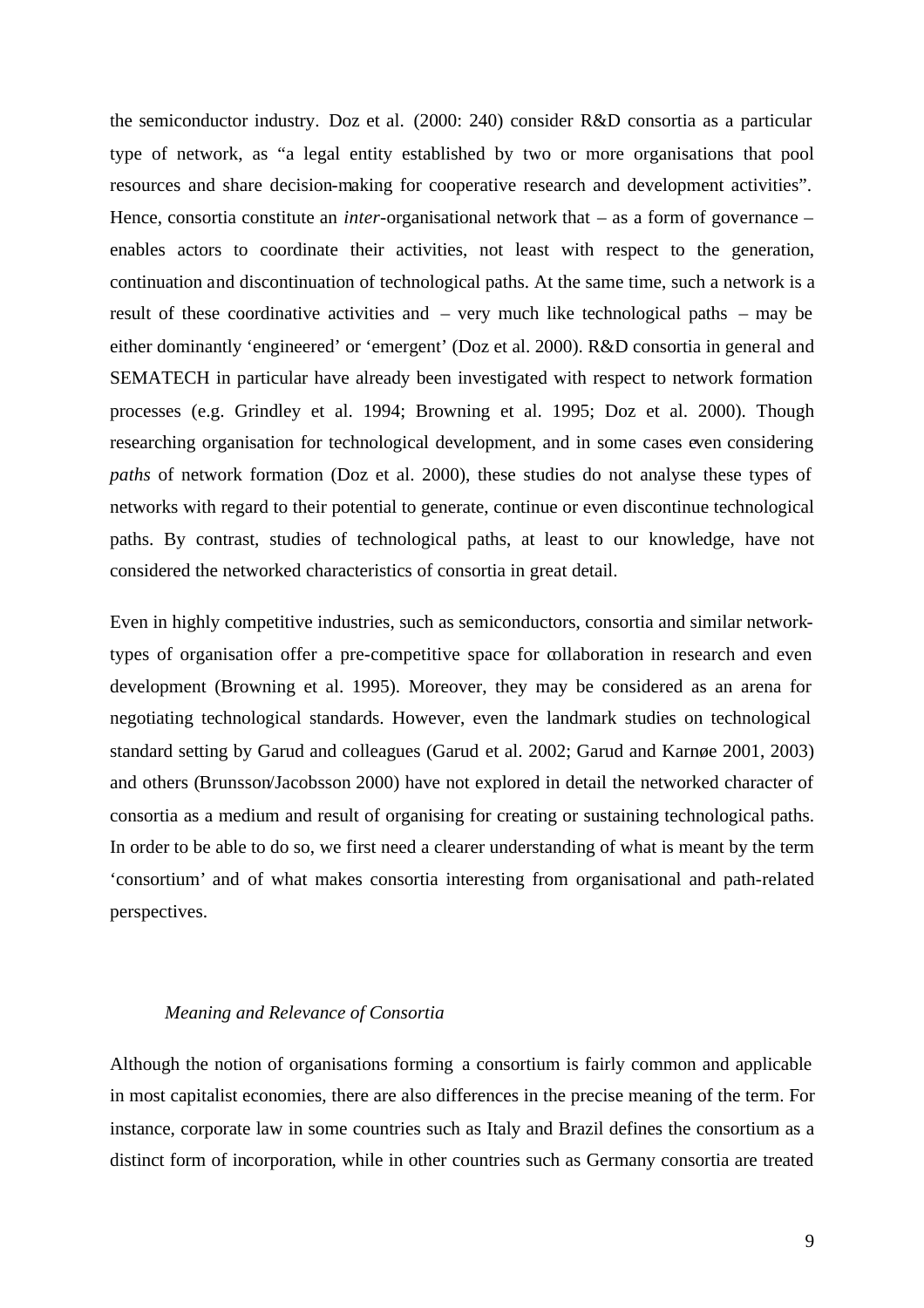legally simply as one empirical variant of a form of corporation governing temporary interfirm cooperation. While in Europe, consortia are historically one of the oldest forms of business collaboration, in the United States, they were traditionally considered as violating anti-trust principles. R&D consortia, in particular, as a "new organisational form" (e.g. Evan and Olk 1990; Merrifield 1992; Avery and Smilor 1994) were only introduced in the United States in the 1980s: "R&D consortia have only existed officially in the US since 1984, when the NCRA [National Cooperative Research Act] was passed" (Aldrich and Sasaki 1995: 304).

Generally speaking, though, when an inter-organisational arrangement is called a 'consortium' by its participants or by outsiders, it means that the members of the consortium have a legally allowed agreement on jointly pursuing a particular purpose. Consortia are temporary in the sense that they are normally dissolved when the common project ends or the goal of the 'joint venture' is reached. Typically, to what extent resources are provided and leadership can be exercised by the members of a consortium are central elements of the more or less formal agreement underlying a consortium. Implicitly, and echoing the literal meaning of the term, consortia are set up among equals, i.e. horizontal cooperation or a very flat hierarchy within the project at least on the surface. (No member has any privilege unless this is part of the agreement.)

Moreover, organisations normally engage in consortia in addition to and parallel to their main business activities. In other words, although consortia may be strategically quite important, they do not represent the core of an organisation's ongoing business. Members do – in the cases we know of – not commit a very large proportion of their resources to a specific consortium as such and, overall, the level of dependence on individual consortia remains low. This said, many consortia are formed because the projects they undertake would be too large in terms of resources, skills and risks for any of their individual members to take on alone (see Child and Faulkner 1998). And some organisations, e.g. banks or construction companies, may be active in numerous consortia at any point in time and over time so that the proportion of business they generate through consortia may be quite substantial. Moreover, some consortia keep creating new projects so that they continue to exist (see for example the case studies by Corey 1997).

There is a point, though, at which the term 'consortium' is no longer appropriate and terms such as partnership, alliance or even business group would be more accurate. In Europe, *Airbus Industry* is a well-known case of an important aerospace consortium that was later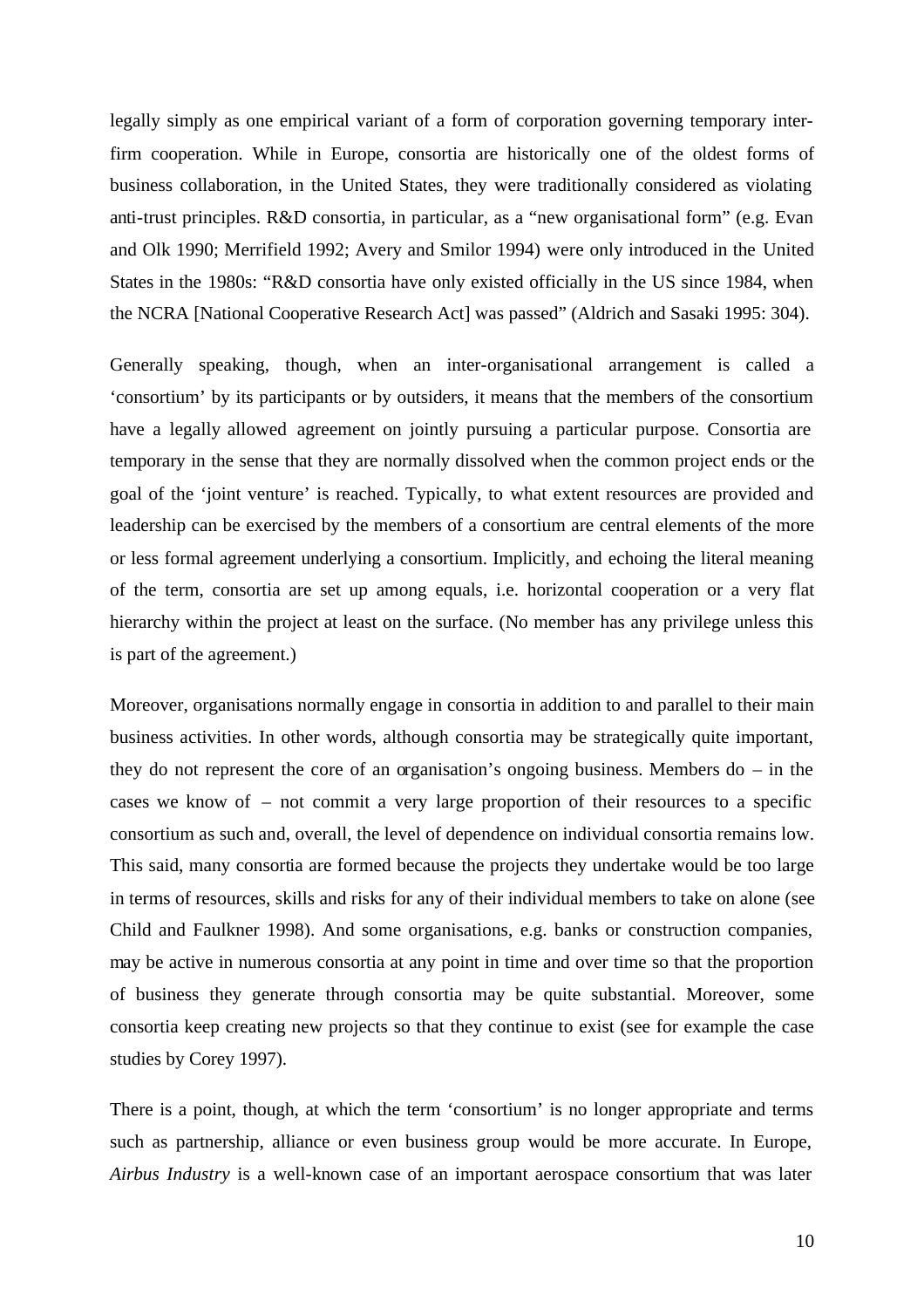transformed into a proper business group. In the United States, the term consortium is often associated with initiatives, notably by authorities or associations as well as private firms, towards ongoing pre-competitive co-ordination and R&D: "[R&D consortia] allow companies within and across industries to cooperate within one domain while competing in others" (Avery and Smilor 1990: 93). While such arrangements can certainly be seen as one type of consortium, at other times they also resemble industrial associations (e.g. Grindley et al. 1994: 724 with reference to SEMATECH) or collaborative partnerships that are called 'consortia' mainly in order to indicate that they lie outside of competitive markets. Overall, though, a consortium is considered to be a relatively loose, limited, low-involvement and lowdependence form of cooperation from the point of view of the individual participating organisations. At the same time, consortia may be of outstanding importance for the development of a new technology or even the transformation of a technological field and, hence, for all players involved in creating, shaping or transforming or simply participating in this field.

Interestingly, the relatively low level of commitment required from members individually on the one hand and the strategic importance for the field and its members on the other, could explain why this organisational arrangement is attractive – and particularly suitable – for reflexive path generation, continuation and also termination. First, in the face of high levels of uncertainty, consortia can spread the risk. Second, in consortia there is always an exit option. Third, this means that the entry barriers are relatively low so that, if desired, large numbers of members can be attracted. Fourth, once a sufficiently large number of participants have been enlisted, who provide a critical mass of resources in the aggregate, the self-sustaining mechanisms associated with the generation and continuation of a path can start to 'work'. In other words, partly emergent and partly through reflexive shaping, consortia "generate momentum" (Garud and Karnøe 2001: 17) out of relatively small individual commitments by drawing them together and mobilising a collective investment in a path-in-creation with positive feedback. Through consortia – unless they grow too fast or too big – an alignment or at least boundary spanning between different interests and world views can be achieved which is required for collective entrepreneurship (see also Aldrich and Fiol 1994; Fligstein 1997). However, "consortia are difficult to manage" (Child and Faulkner 1998: 110) and therefore not a favourite option from a management control perspective. Avery and Smilor (1990) note three characteristics of consortia that make them difficult to manage: the interaction of multiple constituent cultures, simultaneous competition and cooperation, and the complex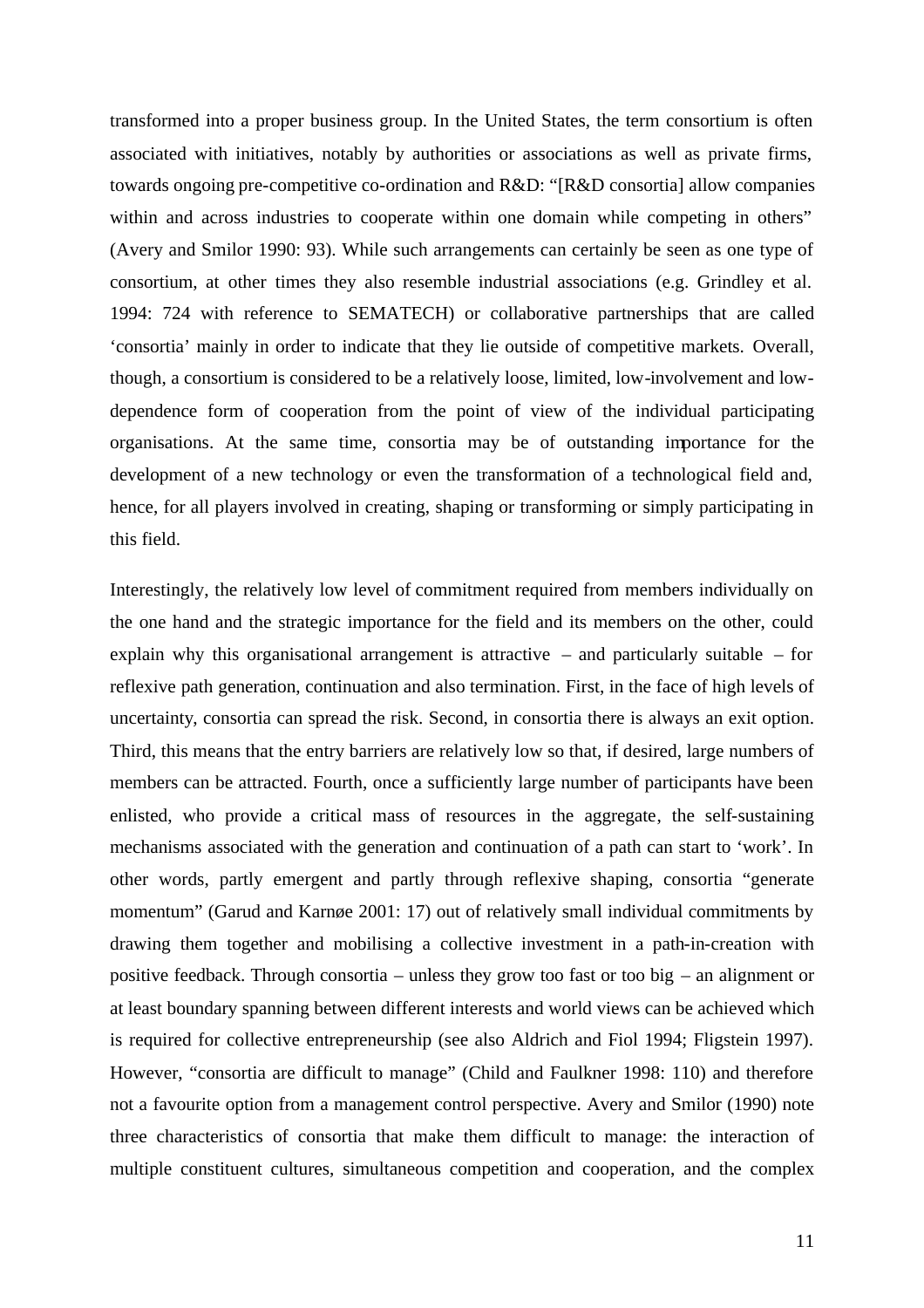nature of the task (in particular, technology transfer). More broadly, Grindley et al. (1994) point out three challenges that explain the complexity of consortium design and management: definition of the research agenda and choice of projects; transfer of research results to participants; and adaptation to change in the economic and technological environment. Yet, this image of consortium as a "juggernaut" (Giddens 1990: 139) could be quite fitting for a path creation process (see Sydow et al. 2004: 5). And besides, some useful efforts at addressing the problems and possibilities of consortium management have already been made (e.g. Merrifield 1992; Aldrich and Sasaki 1995)

#### *Types of R&D Consortia*

 $\overline{a}$ 

With regard to technology development, but also in other areas, it is important to distinguish between different types of consortia according to the aims their members seek to achieve. Specifically, in pre-competitive consortia, common standards and basic research are pursued in order to create the conditions for later competition in applied R&D, product development and, eventually, sales to end users (Corey 1997).<sup>4</sup> This distinction already hints at another important aspect of consortia, namely their level and scope in a technological field. At one extreme, we can imagine a consortium that comprises all organisations in a given field and coordinates the formulation of a universal standard. At the other extreme, there could be a small consortium of two or three companies collaborating in a project that concerns merely a tiny facet of the overall knowledge and artefacts required on the way to a technological innovation.

A useful typology of R&D consortia, specifically, is introduced by Aldrich and Sasaki (1995: 307-314). They distinguish three dimensions by which to categorise R&D consortia. First, in terms of the *administrative arrangement*, the consortium may have "operating entities" or merely "coordinating committees". Second, the *research strategy* of a consortium may be focused or diffuse. And third, the *extent of government involvement* can range from no involvement at all to just contributing money to helping in the coordination of the consortium. Two further dimensions could be added: Fourth, consortia can have different expansion in time-space. They can be of short or, like SEMATECH, of a more enduring existence and they

<sup>&</sup>lt;sup>4</sup> In contrast, consortia under competitive conditions do not create or co-create the market, as it were, but participate in the market when, for example, organisations collaborate in joint bidding or manufacturing for larger contracts, potentially against other consortia.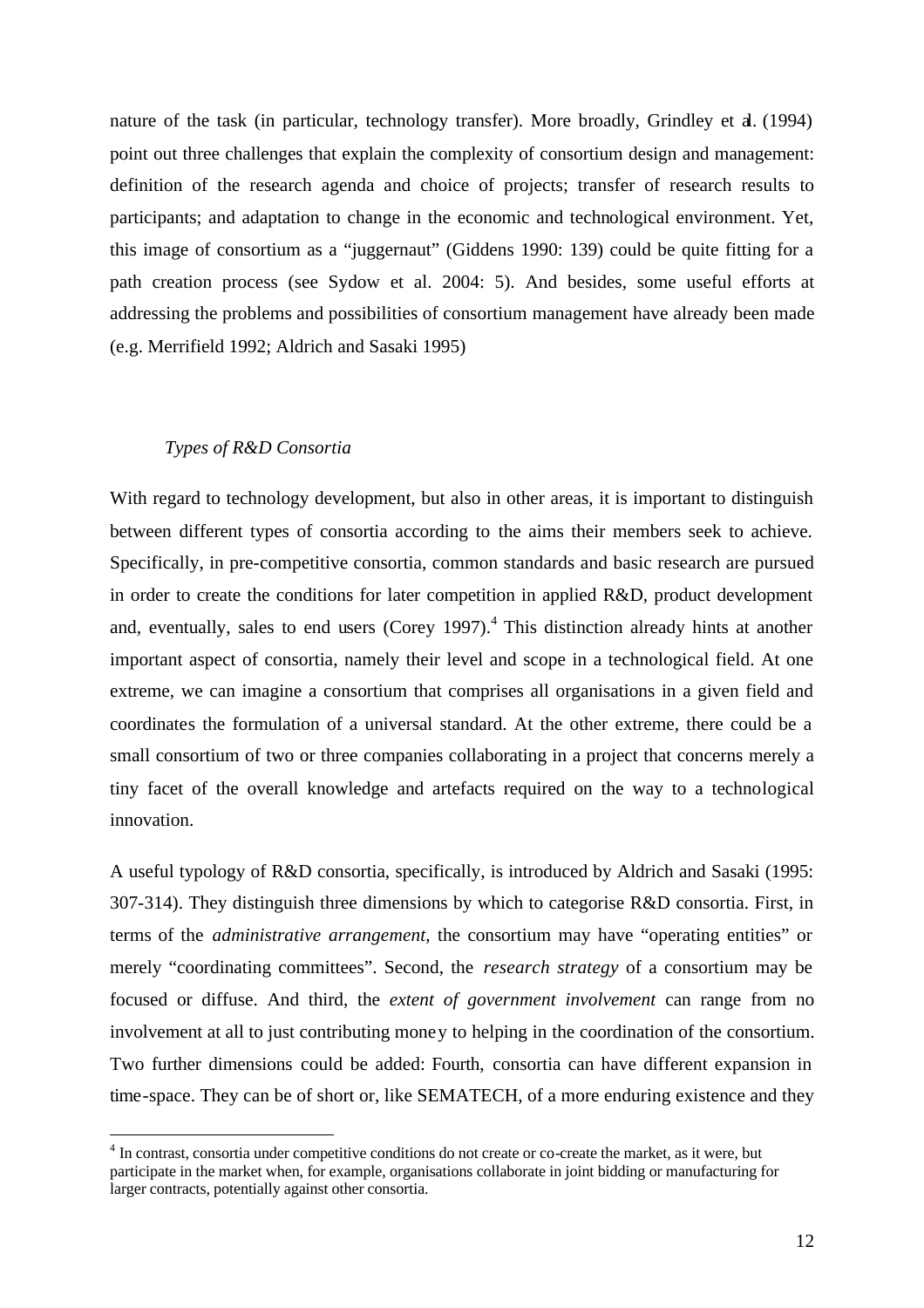can be more locally or more globally oriented. Fifth, different consortia can be interrelated with each other to a varying degree in time-space, by shared membership or aligned activities, for example. What types of consortia are realized in reality is not least a reflection of the particular challenges and choices faced by their management when some of the issues highlighted above are more pressing than others.

Thus, very different consortia are to be expected empirically and there may be important connections between them in terms of multiple memberships of organisations and in terms of technological inter-relatedness. Hence, we need to be aware of the diversity of aims, levels, scopes and connections of consortia. This implies an increased complexity, especially when we take into account that relationships between consortia can take many forms, too: antagonistic vs. complementary, sequential vs. parallel, etc.

In the following section, we take these considerations into account and present the example of SEMATECH as a consortium that is justified in describing itself as "the world's leading consortium" in the field of NGL, because it is by far the most influential and widest ranging inter-organisational arrangement and is responsible, for example, for a technology development road map which everybody in the field knows and refers to. However, we also describe more limited consortia such as the EUV LLC, which had one clear aim with regard to one particular stage of NGL development and ceased activity as soon as this aim was reached. We analyze both consortia with respect to the activities they undertake towards the constitution of NGL-paths and, thereby, possibly organize for a collective or even collaborative institutional entrepreneurship in the processes of technology development beside resting competitors in most other areas of activity.

#### SEMATECH AND EUV LCC: TWO R&D CONSORTIA IN THE FIELD OF NGL

The following section draws on different kinds of empirical data and methods. First, of course, there is the research already conducted in analysing consortia, especially SEMATECH (Grindley et al. 1994, Browning et al. 1995, Thorn 1995, Corey 1997, Ham et al. 1998, Browning and Shetler 2000, Linden et al. 2000, Carayannis and Alexander 2004). Second, we have conducted about 20 qualitative interviews with a broad range of actors in the NGL field so far. Third, we are analysing documents produced by the field, i.e. web pages, presentations and papers. And last but not least, we are visiting the relevant conferences and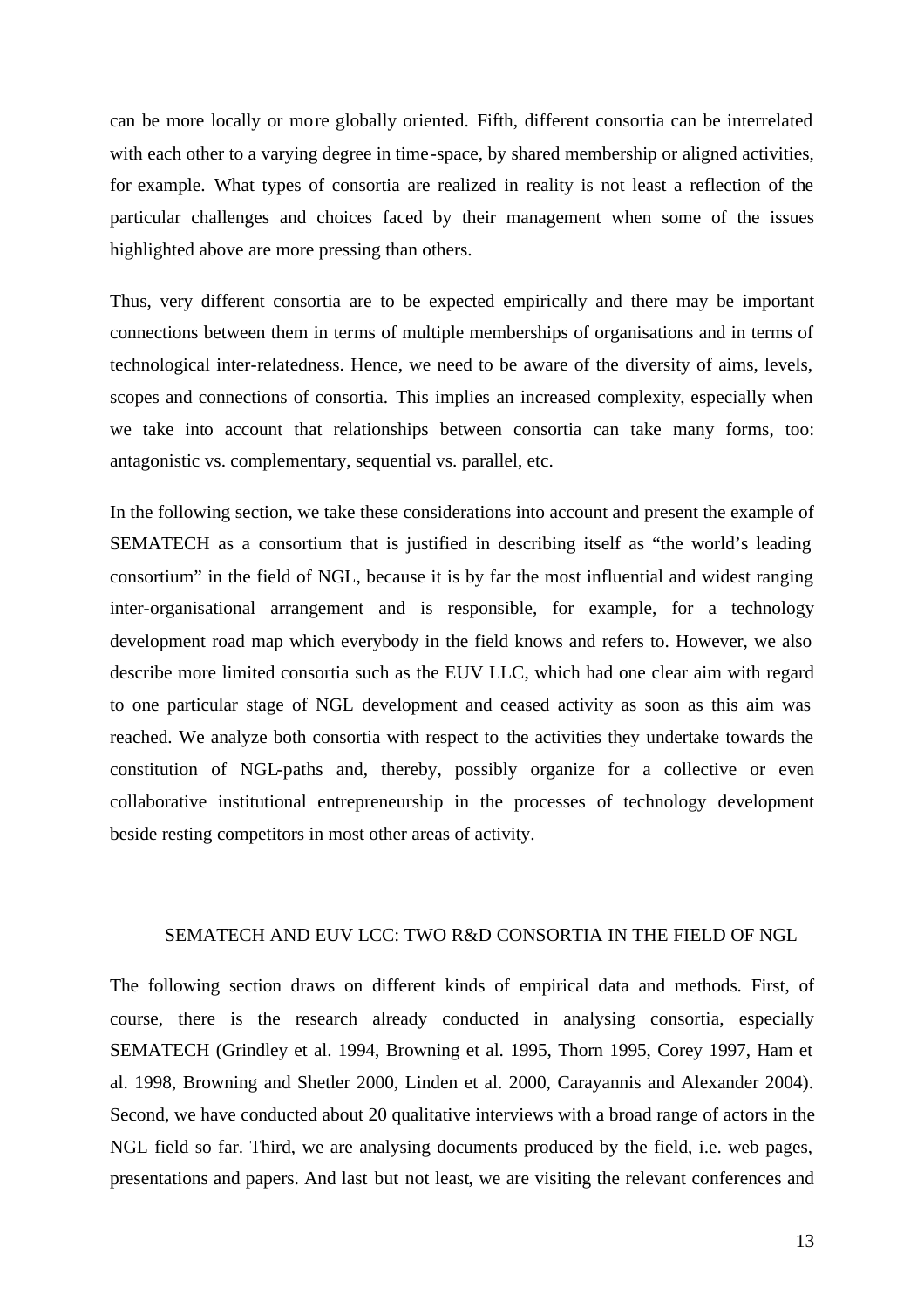workshops. By combining all these methods and materials and analyzing them from a path constitution-as- structuration perspective, we are trying to trace the activities and events, the relevant players and the importance that the players ascribe to these activities and events. Thus, we aim for a combination of qualitative and quantitative analyses in order to capture the complex interrelations of companies, funding agencies, R&D consortia and technological innovation.

The multitude and variety of R&D consortia in the semiconductor industry signifies the demand for collectively reducing cost and sharing risk in developing and manufacturing computer chips. Already in the early 1970s, the US semiconductor supply industry pooled resources to lower production costs by creating a forum (the Semiconductor Equipment and Materials Institute - SEMI) in order to standardise, for instance, silicon wafers. Later on, other cooperative efforts were launched, like the SIA (Semiconductor Industry Association) in 1977 joining the forces of the main chip producers, which in turn funded the SCR (Semiconductor Research Corp) in order "to plan, direct and fund pre-competitive silicon research programs at major universities"<sup>5</sup>. All of these efforts were made due to external conditions: silicon shortage in the case of SEMI and increasing competition from Japanese IC manufacturers in the case of SIA and SRC.

### *SEMATECH*

 $\overline{a}$ 

As noted above, the most prominent of all R&D consortia in the semiconductor industry is SEMATECH. Founded in 1987 by the SIA and SRC, including a connection to the U.S. suppliers to the semiconductor industry at SEMI called SEMI/SEMATECH (renamed Semiconductor Industry Suppliers Association – SISA in 1999), SEMATECH has been the key consortium in regaining and keeping the world leadership of the U.S. chip manufacturers. Its initial purpose was to provide liaisons for the suppliers and the manufacturers in order to strengthen the U.S. industry in the competition with Japanese manufacturers. In the first eight years, SEMATECH received about \$ 200 million a year, contributed in equal proportions by the industry and government. The initial member companies included 14 U.S. semiconductor manufacturers (Intel, AMD, Motorola and IBM among them). A major driving force behind the founding of SEMATECH was the Defence Department, which considered foreign

<sup>5</sup> http://www.sia-online.org/abt\_history.cfm (May 18, 2005)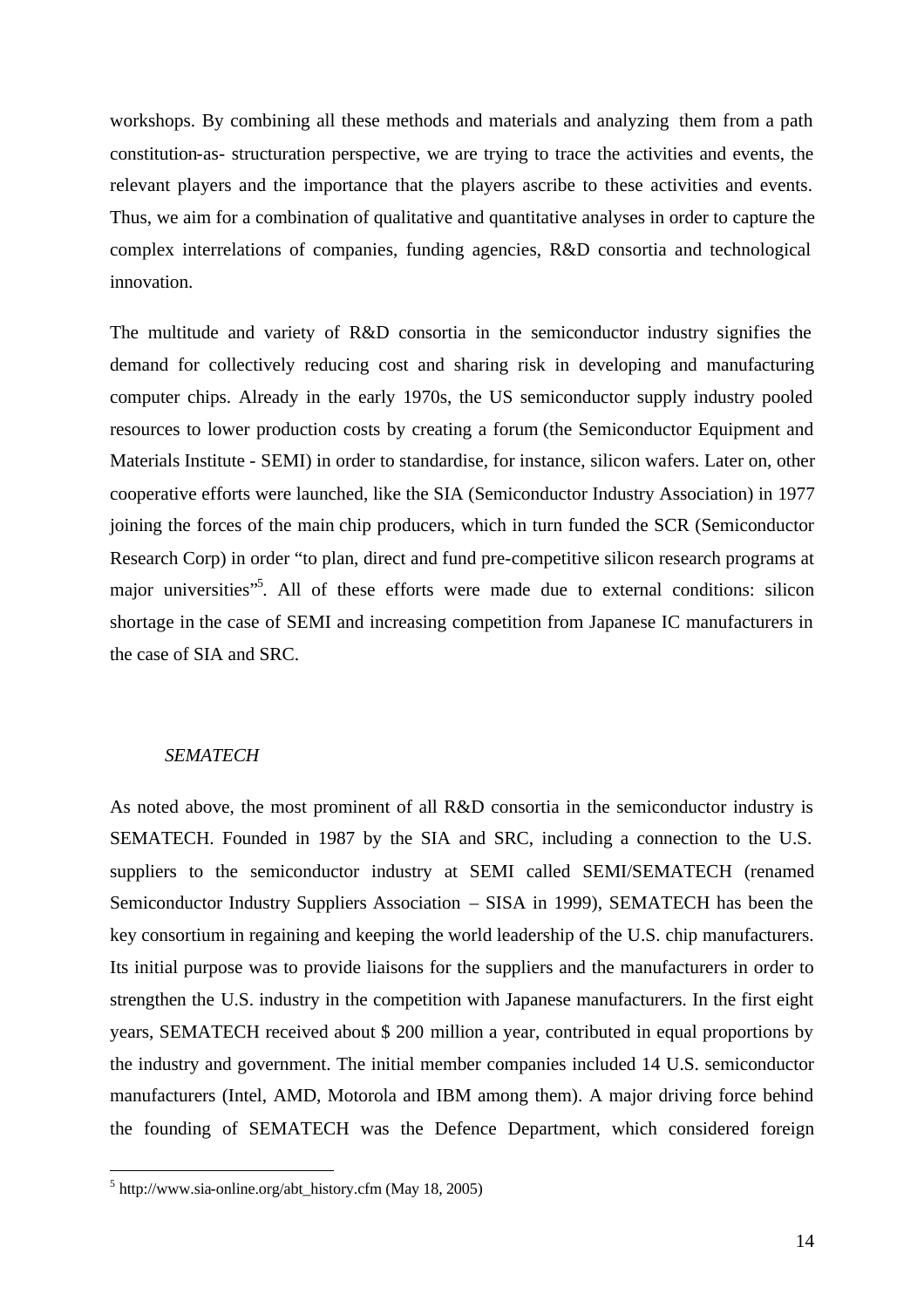domination of the U.S. chip industry a possible threat when it came to installing Japanese semiconductors in U.S. weapon systems (Ham et al. 1998). In the beginning, efforts to establish purely horizontal (among chip firms) or vertical (down to suppliers) cooperation failed; then a mix of both was created, minimising the risks for suppliers as well as manufacturers while offering advantages for both groups (Carayannis and Alexander 2004). Direct government funding for SEMATECH was stopped in 1996 when the U.S. were world market leader once again and the consortium made a move towards internationalisation. In 1998 a subsidiary called International SEMATECH was created to enable foreign companies (such as Philips, STM, Infineon or TSMC) to participate in SEMATECH activities. Finally, in 1999, International SEMATECH was dissolved and the non U.S. members were given full membership in SEMATECH, which in turn was renamed International SEMATECH in 2000 in recognition of its global membership base. Finally, International SEMATECH changed its name back to SEMATECH in September 2004, still being the leading global consortium: "SEMATECH is practically the worldwide leader, but does not make decisions on its own, since it has the international companies as members, except for the Japanese. … Intel and such companies decide what to do" (I09-11: 40).

Although government funding is still one of the most influential factors in R&D, likewise in the U.S., Japan and Europe, we will be focussing on the inter-organisational relations within the industry in the following sections, especially concerning SEMATECH's mission "to solve common manufacturing problems by leveraging resources and sharing risks"<sup>6</sup> and to be "the world's catalyst for accelerating the commercialisation of technology innovations into manufacturing solutions"<sup>7</sup>. The consortium has about 600 Employees, most of them being assignees from member companies, usually spending two years with SEMATECH.

#### *SEMATECH Activities*

Most of the visible activities that are being conducted can be described as simply *bringing people together* by organising workshops, conferences, the International Technology Roadmap for Semiconductors (ITRS) and last not least, the not so visible strengthening of personal ties between the assignees at SEMATECH itself. Thereby, the main focus is placed on the pre-competitive enabling of technologies and the coordination of research efforts by

l

<sup>6</sup> http://www.sematech.org/corporate/history.htm (May 13, 2005)

<sup>7</sup> http://www.sematech.org/corporate/ (May 17, 2005)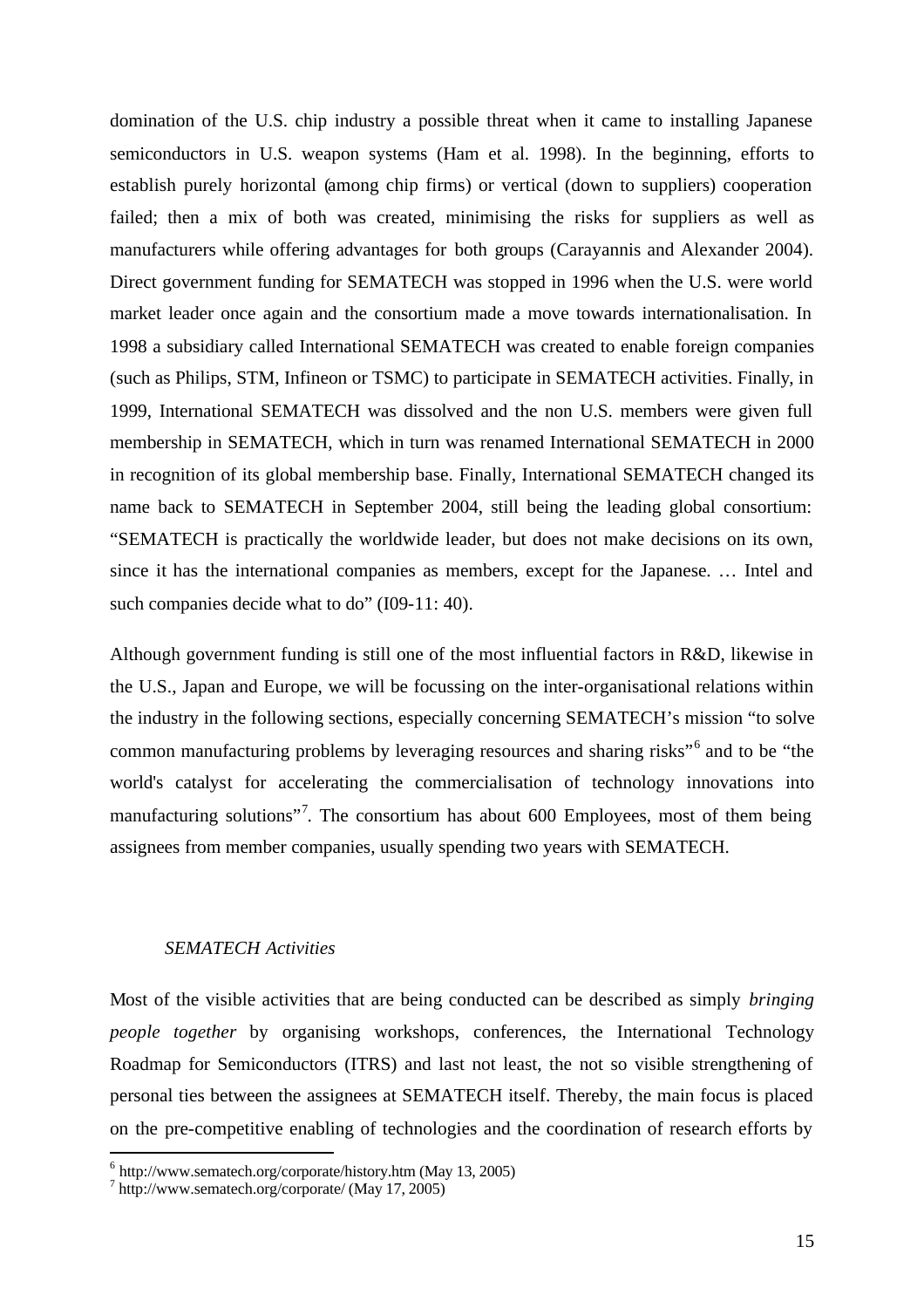mutually anticipating future requirements. It is especially the extremely high investments and the dependence on many individual equipment suppliers that coerce competing manufacturers to join forces and try to control the complex R&D processes. In an Interview, SEMATECH's position with respect to R&D was described as follows: "SEMATECH is relatively strongly involved in the beginning of the (research) process, that is, it is mainly concerned with the infrastructures of such technologies. Before that, there is more science-orientated proof of concept studies, that is being conducted by SEMATECH or other industry partners with universities. ... While the development closer to production is later conducted in other consortia" (I16-15: 25).

In this respect, SEMATECH's activites, especially with respect to NGL, can be read from three perspectives. First, it funds a variety of different technological options, all of which are seen to have potential for future semiconductor manufacturing, i.e. sharing the risk and the cost in research. Second, it aims to identify the most promising technology and subsequently focuses funding in order to facilitate this option, i.e. levering the resources for development. Third, it absorbs at least some of the uncertainties connected to the research and development of new technologies. Within the supply chain necessary to support NGL, the chain is only as strong as its weakest link, for instance in the case of Extreme Ultraviolet Lithography (EUVL) – at this moment considered the most promising NGL option –, a failure on the side of the light source supplier would put all the other efforts at risk. It is this kind of information – and reaching common understanding – which is decisive for creating and/or extending a certain technological path.

Since success in the case of complex technologies like NGL does not depend on individual excellence, but rather on the collective competences of all parties concerned, a certain amount of mutual monitoring is exerted by all parties. The main locales for conducting mutual monitoring are conferences. For the semiconductor industry, the main event is the annual "SPIE International Symposium on Microlithography", hosted by the International Society for Optical Engineering in San Jose, California. This large event brings together all relevant actors in the community, where they present their own progress and evaluate the progress of the others. SEMATECH organises meetings on special issues alongside the conference, aiming more at the concentration of efforts on key problems than on presenting a broad platform for general encounters. In this way it satisfies the members' needs to integrate all the contributors of the supply chain in order to manufacture semiconductors, thus bridging the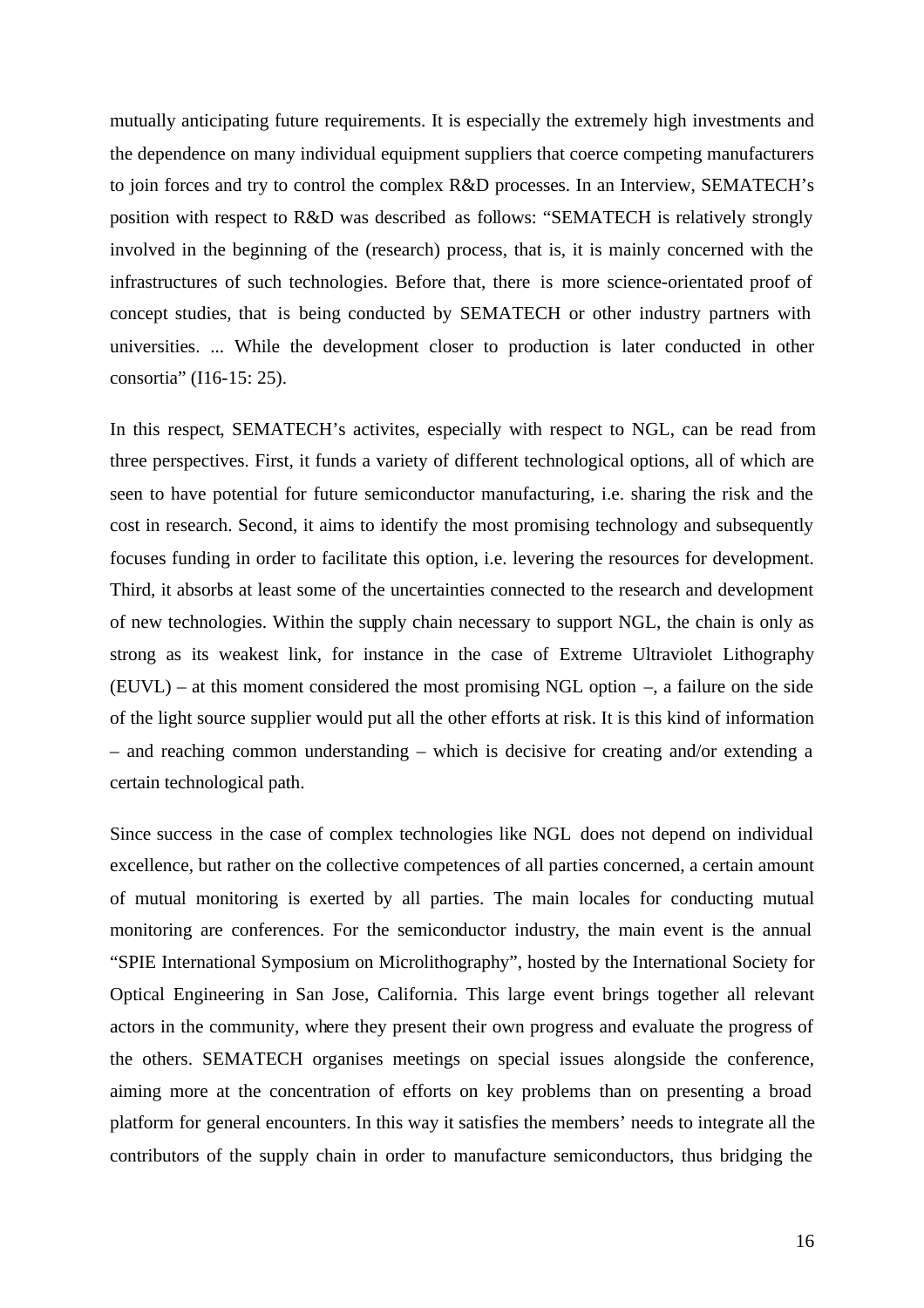traditional gap between suppliers and manufacturers on an issue-based, problem-centred level. These workshops have been a central part of SEMATECH's work since the late 1980s, when they were used to identify the industry's needs in the first place (Carayannis and Alexander 2004). The focus shifted in the 1990s, when the pre-competitive work with the suppliers was viewed as a central aspect of making technological innovation happen. SEMATECH also links the industry with federal labs and universities through a number of Cooperative Research And Development Agreements (CRADAs), which were introduced after relaxing U.S. antitrust laws during the Reagan administration in order to support Government-University-Industry Strategic Partnerships (GUISPs). The CRADAs are usually realised under project management principles, ensuring a mutual benefit for both laboratories and industry (NASA 1998: 46) and can also serve as test stands, offering access to experimental technology for SEMATECH member companies. In addition SEMATECH maintains test centres of its own.

Both conferences/workshops and projects are centred around technological issues in the effort to pool resources, both intellectual and financial, and to provide locales for information exchange and reaching common understanding, but they are not instrumental for organising and steering the future development of semiconductor manufacturing; this is what the ITRS does. The roadmap serves to align R&D endeavours 15 years into the future and it "is a cooperative effort of the global industry manufacturers and suppliers, government organisations, consortia, and universities"<sup>8</sup>, with SEMATECH as the global communication centre. Within the roadmap, Technology Working Groups are concerned with compiling the special areas of semiconductor R&D (e.g. front end processes, lithography, factory integration, etc.), thus building the roadmap itself. Even though the roadmap has a high reputation in the field, it should not only be seen as a technical instrument. From the interviews we have conducted so far it seems clear to all the actors that the roadmap is also a political arena, subject to manipulation in certain forms and is never taken at face value. To be on the roadmap means to have a certain amount of support for a technological option and can lead to more support in the future and as a general instrument for organising heterogeneous parties in a collective effort with equally high costs and risks, it is quite indispensable.

From a path perspective, SEMATECH's mission can be seen as being an institution to cultivate all sorts of prospectively promising technological paths, identifying the ones with

 $\overline{a}$ 

 $8$  http://public.itrs.net/ (18. May 2005)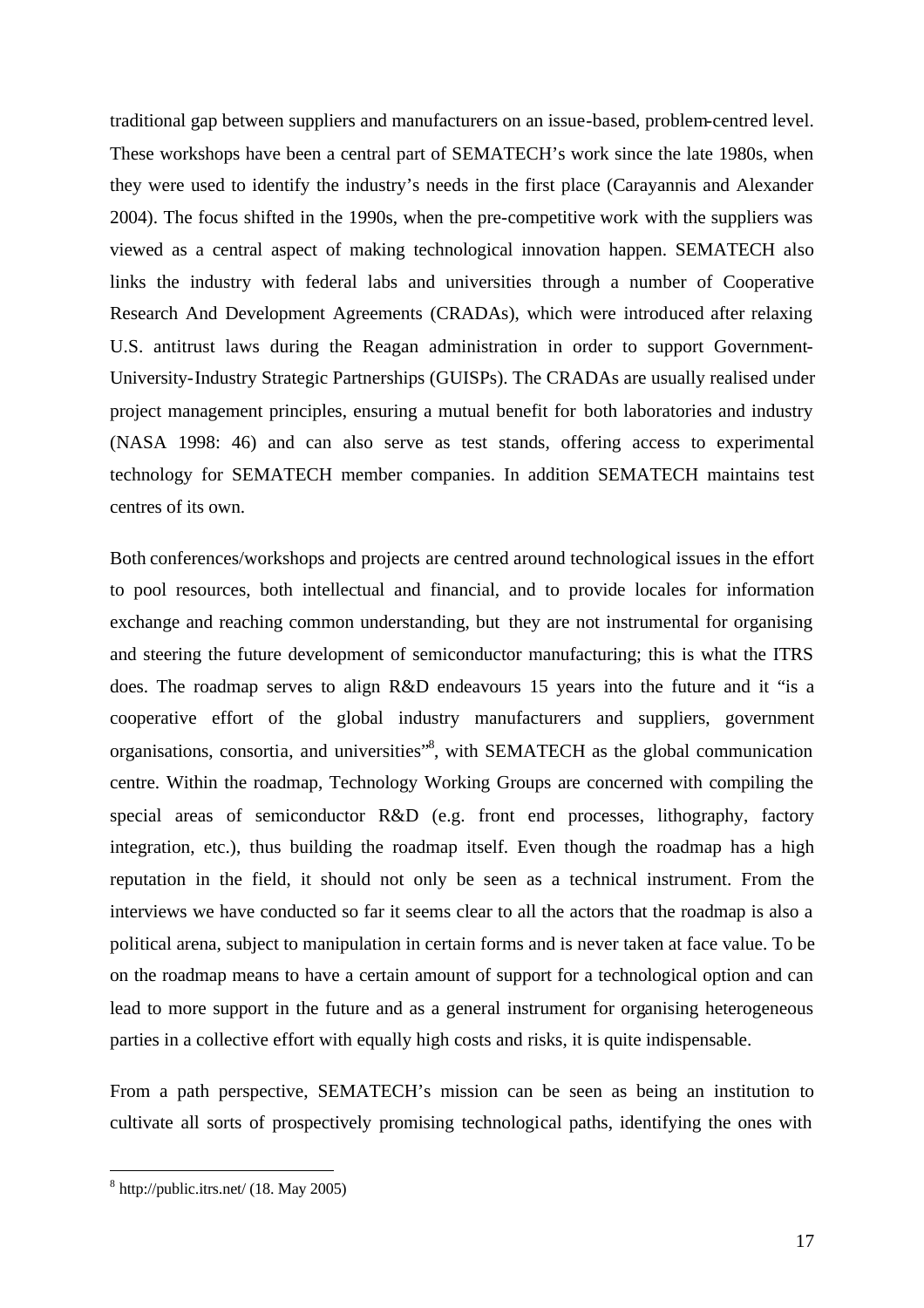more potential and supporting these until they have matured further. Again, SEMATECH's work is no guarantee for successfully generating a path, but it serves its purpose by building up momentum through conferences, workshops, projects and the roadmap. If SEMATECH decides to support an option it is a sign for other players to commit certain resources to this option as well, thus triggering the self-reinforcing process of increasing returns and absorbing some of the uncertainties connected to innovation. Of course the reverse is likewise true for the decision to abandon a technological path. Interestingly, increasing returns do not reside in the sphere of pure economic thoughts, but rather in the mutual evaluations of assessments concerning a technological path in order to obtain consensus. Increasing returns are a mix of technological estimations (is it physically possible?), social expectations (are my partners reliable?) and financial anticipations (what will the cost of ownership be?) and political negotiations (can we reach agreement?). In the field of NGL we find a complex arrangement of socio-techno-politico-economic relations bound together by consortia like SEMATECH. Since SEMATECH is more or less dispassionate concerning a specific path in the beginning, it is worthwhile looking at a consortium that actively tries to engage in the creation of a certain path.

#### *EUV LLC*

In the field of NGL, the EUV Limited Liability Company (EUV LLC) was such a consortium, committed to proving the feasibility of Extreme Ultraviolet Lithography (cf. Linden et al. 2000). As said above, EUVL is considered the most promising NGL technology today, but even though it is called a 'next generation', implying consistencies with traditional lithography, it is considered a 'big leap' with respect to many technological challenges. For instance, with EUVL, mirrors have to be used instead of lenses to focus the circuit pattern on a wafer, because EUV radiation is absorbed by the transparent material of the lenses. Also, it does not travel though air, so the whole process has to be conducted in a vacuum. Due to the short wavelength of EUV radiation (13.5 nm), the masks used to expose the patterns on the wafer have to be extremely defect free, because aberrations can hardly be compensated (for more information on the EUV path see Windeler 2003, Sydow et al. 2004). In addition, the question of how and when NGL will be in production is not only dependent on its own technical feasibility, but also on advancements in pushing the existing optical lithography to new, previously unimaginable, levels (Henderson 1995).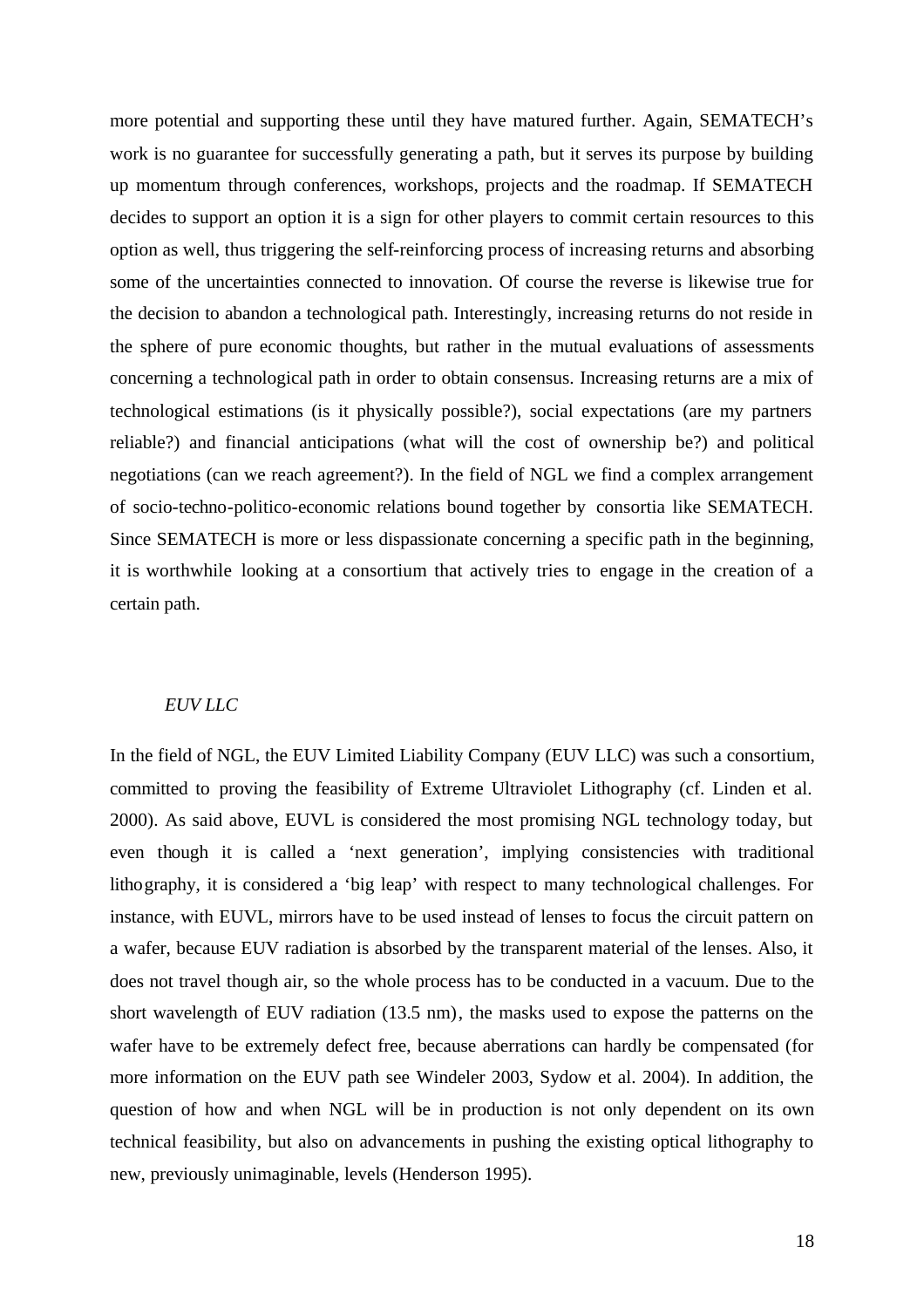Nevertheless, in an unprecedented CRADA partnership initiated by Intel and the U.S. Department of Energy (Linden et al. 2000: 103), the EUV LLC set out in 1997 to prove the feasibility of  $EUVL<sup>9</sup>$  by constructing a prototype (ETS – Engineering Test Stand) at the national labs, which it successfully did in 2001. The founding members consisted of three manufacturers (Intel, AMD and Motorola) and three laboratories from U.S. Department of Energy (Lawrence Livermore National, Sandia National and E. O. Lawrence Berkeley National) with a three-year budget of \$ 250 million, paid exclusively by the industry. Intel began pushing EUVL in 1996 and played a major role in establishing the EUV LLC.<sup>10</sup> The relation of the labs and the companies in the early days of NGL was described in an Interview as follows: "The EUV work was basically pushed by a number of national labs in the United States, in fact these national labs together with some U.S. companies, started the so called consortium EUV LLC, with the main purpose to build up some intellectual property on EUV technology." (I15-29: 12). This happened at a time when, once again, the limits of optical lithography were thought to be near and a promising successor was not at hand. In this respect, all interviewees have stressed the point that in semiconductor research they have constantly been working at the technological edge for the last fifteen years. Compared with the competing technologies, like Electron Projection Lithography (EPL) or E-Beam Direct Write (EBDW), EUVL was then and is still considered to be technically more challenging, but also more promising concerning throughput, making it more attractive for high volume production. As members in the consortium, EUV LLC brought together industrial IC manufacturers with government research facilities, thus spanning the boundaries between basic research and industrial production, with respect to a third party, namely the equipment manufacturers: "our goal is to make the equipment manufacturers as smart as possible"<sup>11</sup>. All of the people we have interviewed so far agreed that such cooperations are always built on necessity rather than want, since costs and risks are extremely high and a \$250 million failure is too parlous for any single player. In case of developing EUVL, the heterogeneous partners teamed up for different reasons: the manufacturers felt they needed the new technology, but were afraid of the associated costs and risks and saw the CRADA as a way of tapping federal

 $\overline{a}$ 

<sup>&</sup>lt;sup>9</sup> Roughly at the same time, efforts concerning EUVL were initiated by ASML in Europe with the EUCLIDES program and by the Japanese Ministry of International Trade and Industry with the ASET project.

<sup>&</sup>lt;sup>10</sup> As Sander H. Wilson of Intel put it: "If this technology doesn't work, we're going to be out on the order of \$250 million. On the other hand, if it works, what we want to do is recover our investment. But more importantly, what we want is access to the tools prior to our competitors who didn't take that risk." (cited in Linden et al. 2000: 103).

 $11$  Rick Stulen, chief operating officer at the government laboratories, quoted on

http://fox.rollins.edu/~tlairson/ecom/Chips4.html (May 20, 2005). See also an Intel Press release at http://www.intel.com/pressroom/archive/releases/CN091197.htm (May 20, 2005).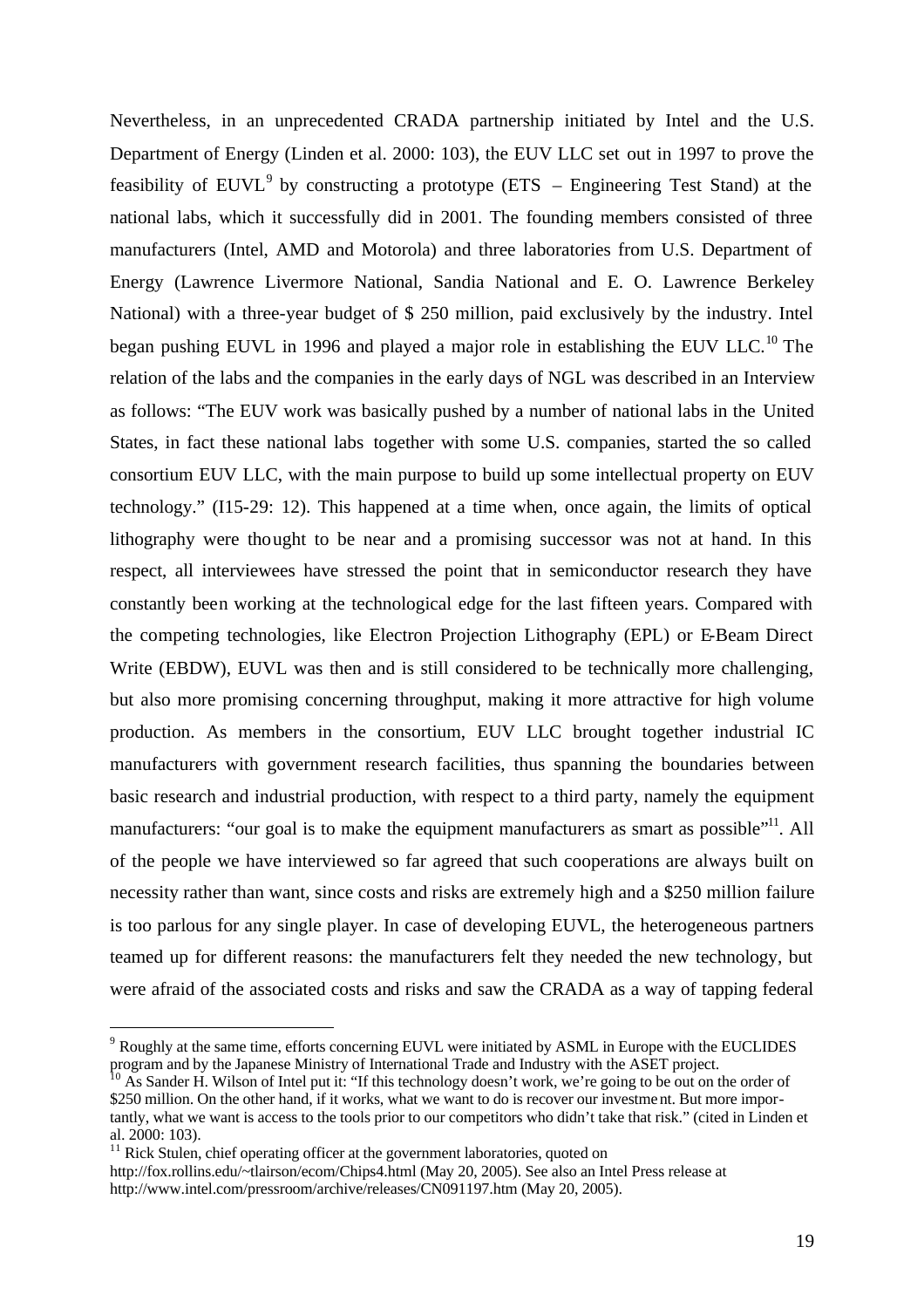funding. The national laboratories of course were happy to collect \$ 250 million from the industry and the suppliers joined in, because they wanted to get the subsequent industry orders for the tools, once the proof-of-concept had been demonstrated. This form of collective action is typical of the recent technology developments in the computer chip industry. Manufacturers aim to exert control in basic research, first, because they want early experience with the technology and second, because the potential risk of a single component failing can jeopardise the whole endeavour.

#### *EUV LLC Activities*

During the course of research and development, the consortium and the technology coevolved. On a larger level, this can be exemplified by looking at the member structure. After main problematic issues had been resolved in the first three years, two more manufacturers, Micron and Infineon, joined in, adding know-how and financial support, and a year later in 2001, IBM acceded, though they had favoured EPL until then. The EUV LLC commented that this move added further trust in the technology: "IBM's participation raises our confidence that EUV lithography will succeed both technically and commercially"<sup>12</sup>. This obviously shows increasing returns at work: the more promising a technology is, the more companies get involved, advancing the technology even further. In case of the EUV LLC, the companies' behaviour could be described as jumping the bandwagon (Fujimura 1988) for Micron and Infineon, whereas IBM was hedging its bets. Of course, the former two were also involved in alternative technologies, but were not pursuing them as much as IBM did EPL.<sup>13</sup> We can see that as the technology gains momentum by becoming ever more feasible, it attracts more parties on the broad level of membership in the consortium. On a more detailed level, the activities within the consortium change as the technology progresses. In the beginning, with many problems to solve, an open forum for discussing possible solutions is needed and free intellectual exchange in workshops is abundant. When moving from this prepre-competitive stage closer to production, the manufacturers become less revealing, in order to secure some sort of advantage over the consortium's members/competitors. The workshops then more likely serve the purpose of mutually monitoring the others' progress, although practical issues are still debated. An interviewee described it like this:"At the conferences

l

<sup>12</sup> http://www-03.ibm.com/chips/news/2001/0312\_ibm-euv.html (May 20, 2005).

<sup>&</sup>lt;sup>13</sup> This is a preliminary, yet educated guess from the interviews. Comments welcome.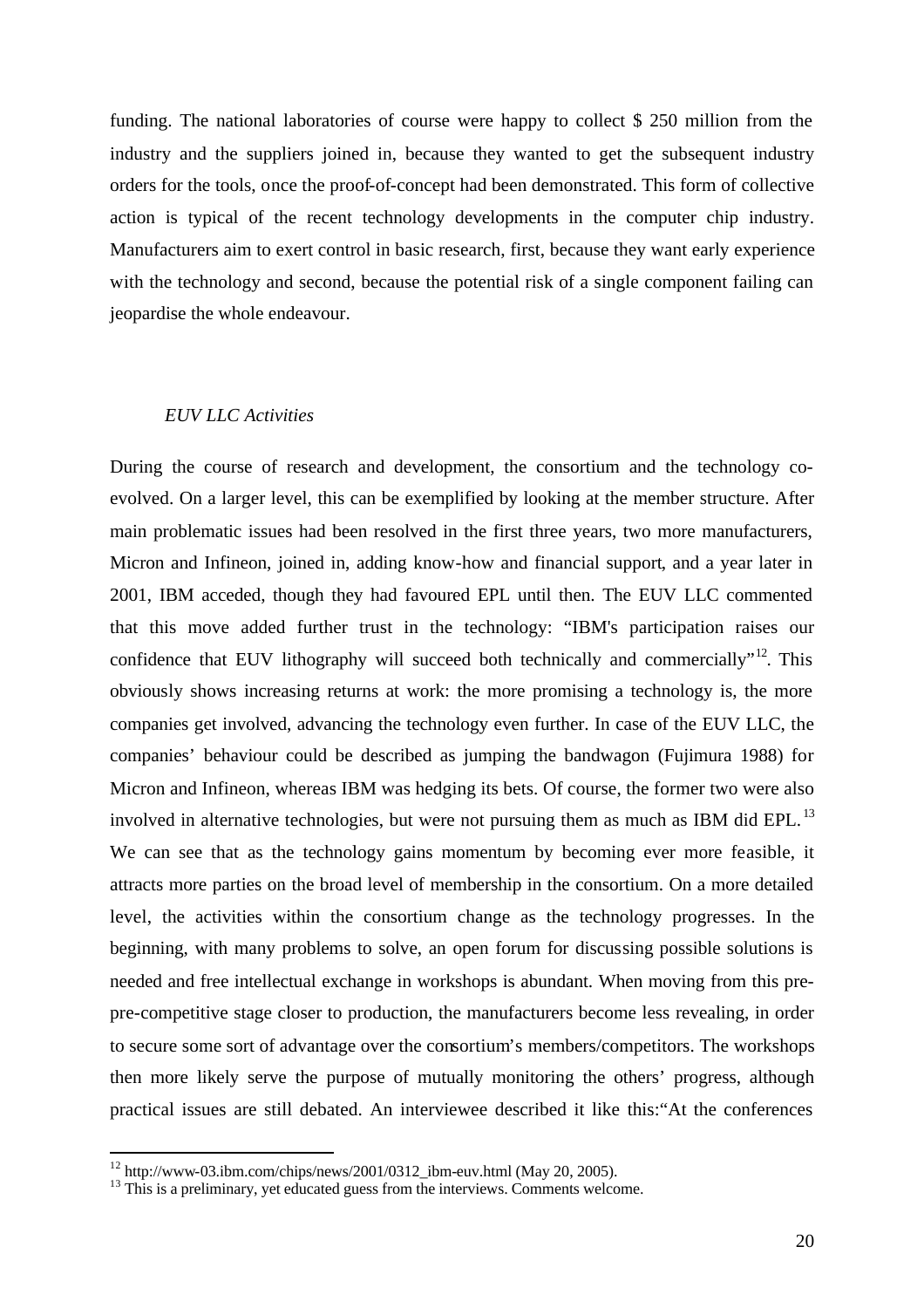there is still basic research being presented, by universities for instance, where you can learn something new. But when somebody from the industry says something, then he will at most tell you that they have solved problems or maybe that they have some problems, but they won't go into detail as soon as it is close to competition, so you won't learn how the problem was solved." (I17-40: 31).

With EUV LLC's activities linked to its technological progress, even after the official end of the consortium, it still is somewhat relevant for the development of EUVL, since it holds intellectual property in the form of over 180 patents or patent applications<sup>14</sup> and offers license agreements to suppliers. Again, the articulation of activities between universities, suppliers and manufacturers becomes visible. The consortium sought to speed-up and align basic research for purposes of the manufacturers, while at the same time providing an interface for the suppliers to participate in the process. This reciprocal aligning of interests does not come naturally, and especially on the side of the three government laboratories, initial interfering competition (with respect to funding) had to be overcome (Linden et al. 2000). Over time, the activities changed from pooling resources and sharing risks to organising collective institutional entrepreneurship with respect to the development of the technology.

Last but not least, it was the EUV LLC's purpose to prove the feasibility of EUVL and demonstrate this proof to the worldwide community of semiconductor suppliers and manufacturers, since "new technologies are always more expensive and drive to continue with what you have is strong" (I11-14: 52). In this sense, EUV LLC's activities were also concerned with making the progress visible and credible by issuing press releases or hosting events. Thus, the activities of this consortium, and this is also true in the case of SEMATECH, are not only directed towards the resource structures of the field, but also towards its rules of signification and legitimation (Giddens 1084).

#### *Comparing SEMATECH and EUV LLC*

In which ways are SEMATECH and EUV LLC similar and what makes them distinct? In terms of structure and duration the answer is quite obvious. Both consortia varied in membership over time, starting as pure U.S. enterprises and later taking on foreign companies, and while SEMATECH incorporates only manufacturers, EUV LLC was a mix of

 $\overline{a}$ 

 $14 \text{ http://optics.org/articles/ole/7/3/2/1 (May 24, 2005).}$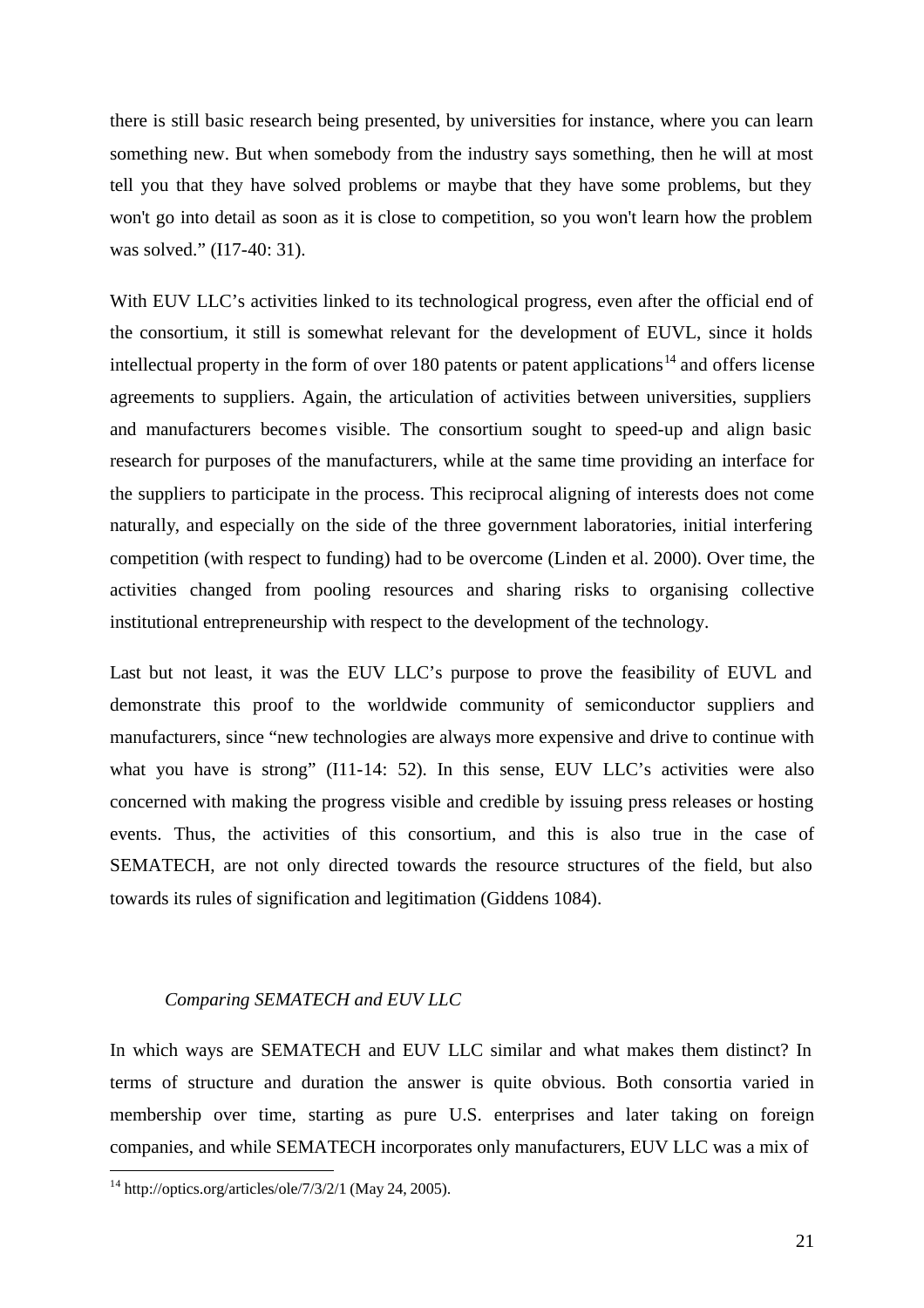industry and government (see Fig. 2). Both were in one way or another jointly funded by industry and government. Even though SEMATECH had succeeded in recapturing world leadership of the U.S. semiconductor industry in the mid 1990s, it continues to exist until today and has subsequently turned to other fields of interest, like NGL for instance. EUV LLC, on the other hand, only continued to exist for some more months after the engineering test stand was presented.



**Fig. 2: Brief description of SEMATECH and EUV LLC**

Needless to say, the activities of the consortia vary according to their mission. While SEMATECH now aims to provide a global platform for technology development (consider the ITRS for instance) and is more or less dispassionate with respect to any specific technological option, EUV LLC had the single purpose of pushing EUVL's readiness for production. In addition, it is important to note that the consortial activities are financially marginal in relation to the overall activities of the individual companies, often a few percent of total R&D investments, no matter how influential they might be concerning the development of a technology. Nevertheless, these activities are strategically extremely important, because they imply the possibility of generating, continuing and/or terminating a technological path. In all these three possible cases, R&D consortia like SEMATECH and EUV LLC are social locales for increased reflexivity in general and collective institutional entrepreneurship in particular, both leading to path creation rather than emergence, to path extension rather than simply persistence, and to path deviation rather than dissolution.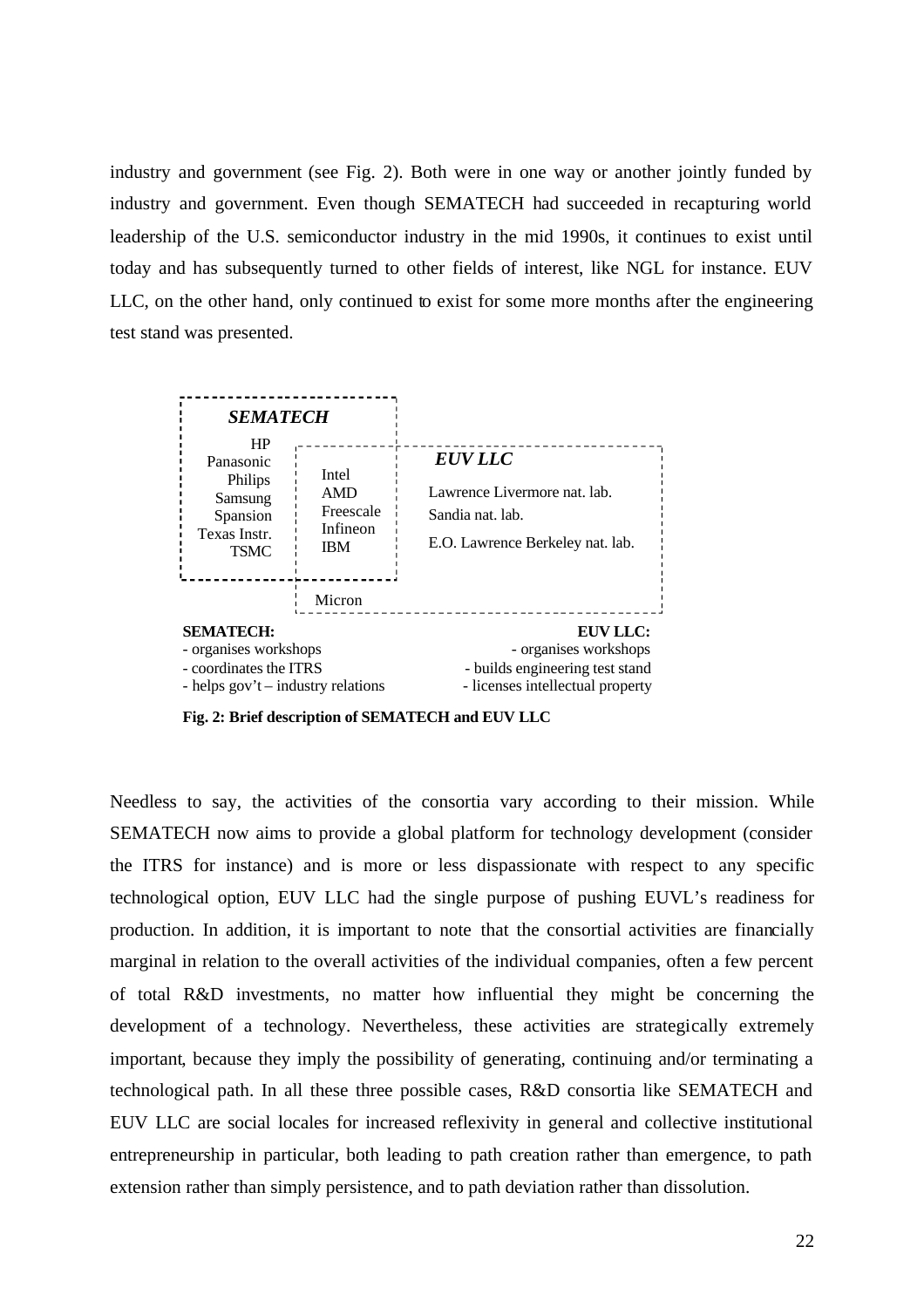In terms of path creation, SEMATECH pursued widespread efforts in the field of NGL, owing to the diverse interests of the member companies, although a concentration on EUVL can be observed in recent years. By the same token, SEMATECH also seeks to extend the current lithographic technologies (with 193 nm immersion lithography) for the sake of prolonging the application of established solutions by enhancement technologies. For the specific case of NGL this means that manufacturers can stick to the traditional optical lithography path for some more time – again (c.f. Henderson 1995) – until they have to make the switch to a new path, which is currently still uncertain and will definitely be very expensive. Thereby, defending a path via path extension remains a viable option that has the advantage of avoiding sunk costs, not only with regard to technical equipment and human capital, but also to interorganisational relations.

EUV LLC, on the other hand, could be considered a role model for a path-creating network, since it set out to make one single path the most viable option by building a critical mass of interorganisational relationships. Since then and up to its dissolution, it attracted more and more parties in the process, increasing the returns and building up momentum, thus playing an essential part in EUVL now being considered the most promising option for next generation lithography.

#### SUMMARY AND CHALLENGES:

#### CAN TECHNOLOGICAL PATHS BE INTENTIONALLY CREATED AND EXTENDED?

Interorganisational networks in general and R&D consortia in particular are not only widely used in processes of technological development, they also seem to be useful in the process of creating technological paths, i.e. they are, at least potentially, path-creating networks. After such technological paths have been defined as processes that necessarily imply some degree of path dependency and, thus, may lead into a lock-in, path creation and path extension<sup>15</sup> were located as two among six possible types of path constitution processes. Together with path deviation, these two are more mindful types of path constitution processes. By contrast, path emergence, path persistence and path dissolution have been introduced as significantly less reflexive types of path generation, path continuation and path termination respectively. These,

l

<sup>&</sup>lt;sup>15</sup> In the field of NGL, the latter is, at least at present, considered the only viable alternative the creation of a new path, i.e. EUVL.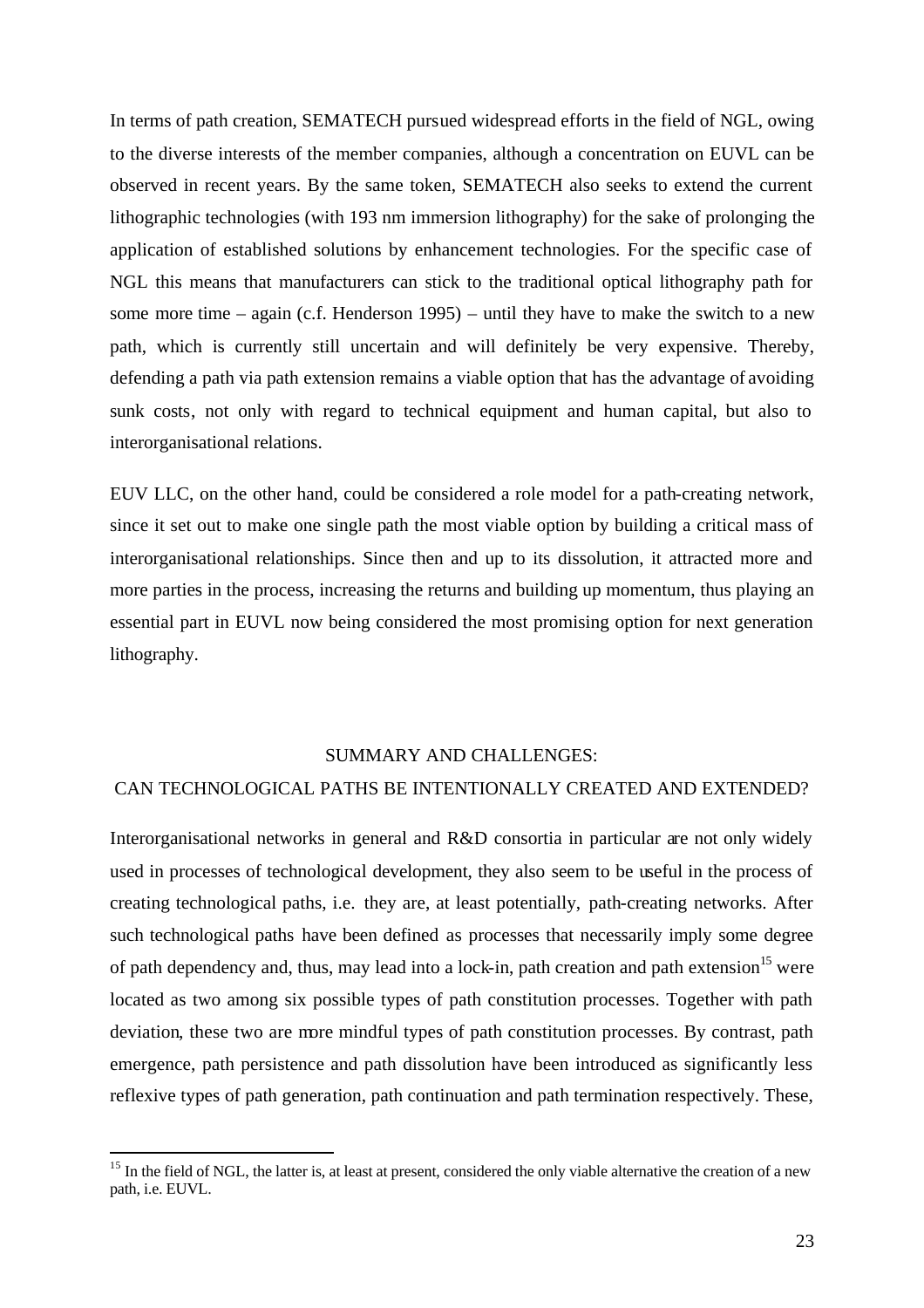however, and because of the economic and societal importance of the semiconductor technology, do not seem to be relevant in the field of NGL.

The empirical analysis of two R&D consortia that are involved in the process of creating a new and extending a present technological path, i.e. SEMATECH and EUV LCC respectively, has been conducted so far with respect to organizational form and organizational practices. With respect to *form,* it shows significant differences between these path-creating networks with respect to time-space extension. This is not surprising, given the different aims and scopes of the two consortia, and the different conditions of their founding. What is more important, and can also already be shown even in face of our still very limited data: the creation and/or extension of a technological path cannot simply be ascribed to a single R&D consortium, but has to be studied in the context of a broad range of relevant consortia and, possibly, other types of path-creating networks. From this, it follows that the empirical analysis would have to be broadened by including additional (types of) networks.

But in order to elaborate the path-creating potential of consortia as a form for organising collective institutional entrepreneurship, the analysis also has to be deepened. Though still at the beginning of our empirical investigation (and theory-based analysis of our empirical data) of coordinative *practices*, it seems to be clear that conferences, workshops, projects and roadmapping processes are decisive devices for putting (inter-) organizational form into (inter-) organisational practice, in this case for giving life to path creation and path extension. These activities, that have not been considered much in former studies of R&D consortia in the field of semiconductors (e.g. Browning et al. 1994, Browning and Shetler 2000), provide social locales and political arenas to exchange ideas, to reach common understandings, and to negotiate and renegotiate agreements. The same is true for the structure and quality of interorganisational relationships within and across such consortia. Together, practices and relationships do not only signify the diversity of forms of R&D consortia in the field but, together with the conditions of their founding, contribute to it recursively.

Detailing and expanding our empirical insights aside, it will be important to understand better when exactly a technological path emerges or has been created (or extended). Towards this end, it will be necessary to measure the 'degree' of path dependency involved in any path-inthe-making when it has stimulated positive feedback and gained momentum, no matter whether it is created, as in the case of EUVL, or extended as in the case of immersion lithography. Only then will it be possible to provide a definite answer to the question as to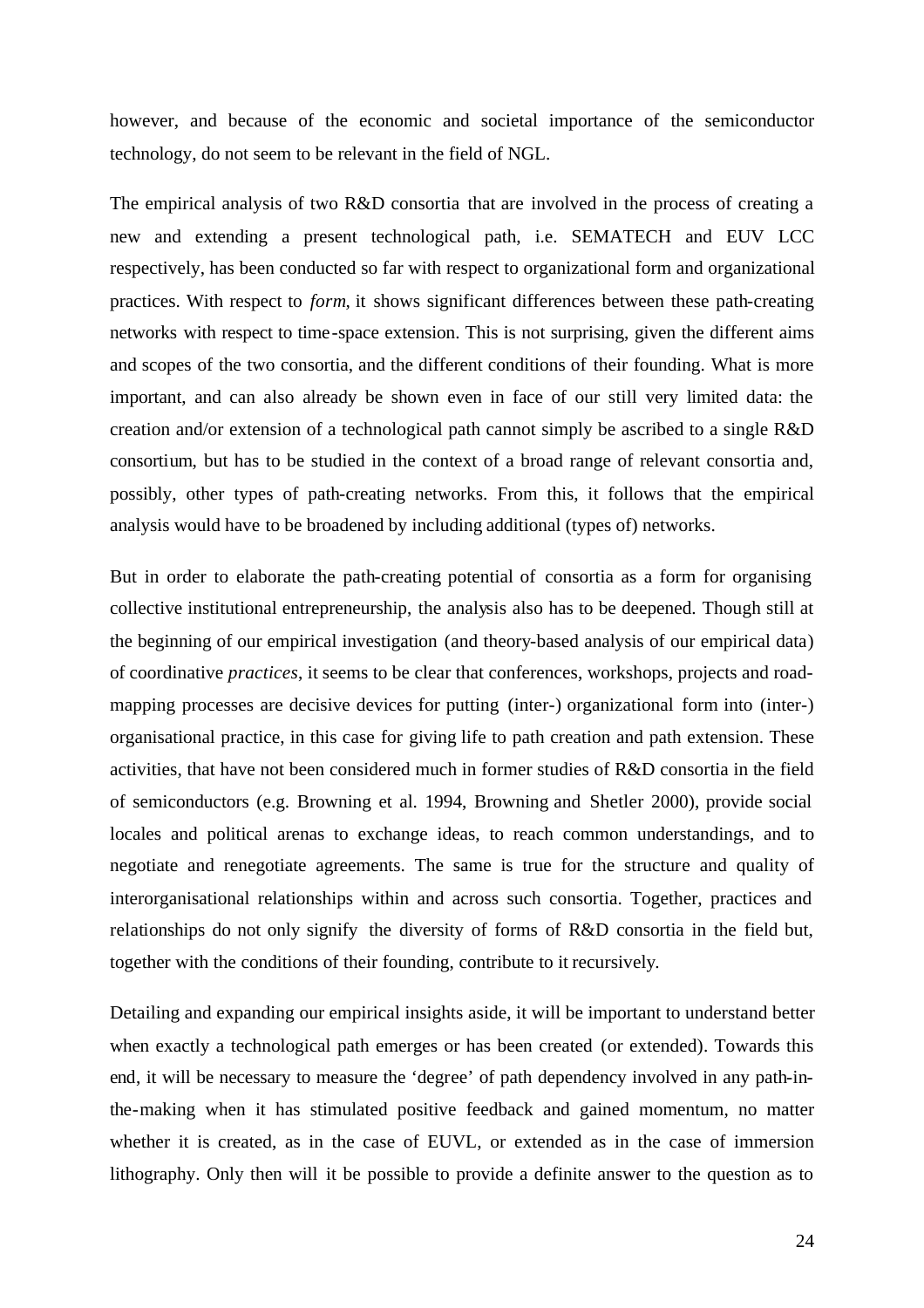whether and to what extent technological paths can be created or extended/defended with the help of interorganisational networks.

#### REFERENCES

- Aldrich, H.E./Fiol, C.M. (1994): Fools rush in? The institutional context of industry creation. In: Academy of Management Review 19 (4), 645-670.
- Aldrich, H.E./Sasaki, T. (1995): R&D Consortia in the United States and Japan. In: Research Policy 24, 301- 316.
- Arthur, W.B. (1989): Competing Technologies, Increasing Returns, and Lock-In by Historical Events. In: Economic Journal, 99, 116-131.
- Arthur, W.B. (1994): Increasing Returns and Path Dependence in the Economy. Ann Arbor: University of Michigan Press.
- Avery, C.M./Smilor, R.W. (1990): Research Consortia: The Microelectronics and Computer Technology Corporation. In: Williams, F./Gibson, D.V. (eds.): Technology Transfer: A Communication Perspective. London: Sage, 93-108
- Bassanini, A.P./Dosi, G. (2001): When and How Chance and Human Will Can Twist the Arms of Clio: An Essay on Path Dependence in a World of Irreversibilities. In: Garud, R./Karnøe, P. (Eds.): Path dependence and creation. Mahwah: Lawrence Erlbaum Associates, 41-68
- Bijker, W.E. (1995): Of bicycles, bakelites, and bulbs. Toward a theory of sociotechnical change. Cambridge: MIT Press.
- Bowker, G.C./Star, S.L. (1999): Sorting Things Out. Classification and its Consequences. Cambridge, MA: MIT.
- Browning, L.D./Shetler, J.C. (2000): Sematech: Saving the U.S. Semiconductor Industry. College Station: Texas A&M University Press.
- Browning, L.D./Beyer, J.M./Shelter, J.C. (1995): Building cooperation in a competitive industry: SEMATECH and the semiconductor industry. In: Academy of Management Journal 38, 113-151.
- Brunsson, N./Jacobsson, B. (2000): A world of standards Oxford: Oxford University Press
- Carayannis, E.G./Alexander, J. (2004): Strategy, Structure and Performance Issues of Pre-competitive R&D Consortia: Insights and Lessons Learned from SEMATECH. In: IEEE Transactions on Engineering Management, 51 (2), 226-232.
- Child., J./Faulkner, D. (1998): Strategies of Co-operation. Oxford: Oxford University Press.
- Corey, R.E. (1997): Technology fountainheads: The management challenge of R&D consortia. Boston, MA: Harvard Business School Press.
- Cusumano, M.A./Mylonadis, Y./Rosenbloom, R.S. (1992): Strategic maneuvering and mass-market dynamics: The triumph of VHS over Beta. In: Business History Review, 66, 51-94.
- David, P.A. (1985): Clio and the economics of QWERTY. In: American Economic Review, 75 (2), 332-337.
- DiMaggio, P.J. (1988): Interest and agency in institutional theory. In: Zucker, L.G. (Ed.): Institutional patterns and organizations. Culture and environment. Cambridge, MA.: Ballinger, 3-22..
- DiMaggio, P. J./Powell, W. W. (1983): The iron cage revisited: Institutional isomorphism and collective rationality in organizational fields. In: American Sociological Review48, 147-160.
- Dosi, G. (1982): Technological paradigms and technological trajectories. In: Research Policy, 11, 147-162.
- Doz, Y./Olk, P.M./Ring, P.S. (2000): Formation processes of R&D consortia: Which path to take? Where does it lead? In: Strategic Management Journal 21, 239-266.
- Evan, W.M./Olk, P. (1990): Consortia a new US organizational form. In: Sloan Management Review, 31 (2), 37- 46.
- Garud, R./Jain, S./Kumuraswamy, A. (2002): Institutional entrepreneurship in the sponsorship of common technological standards: The case of Sun Microsystems and Java. In: Academy of Management Journal, 45 (1), 196-214.
- Fleck, L. [1935] (1980): Entstehung und Entwicklung einer wissenschaftlichen Tatsache. Frankfurt/M: Suhrkamp.
- Fligstein, N. (1997): Social skill and institutional theory. In: American Behavioral Scientist, 40 (4), 397-405.
- Friedberg, E. (1995): Ordnung und Macht. Frankfurt/M.: New York